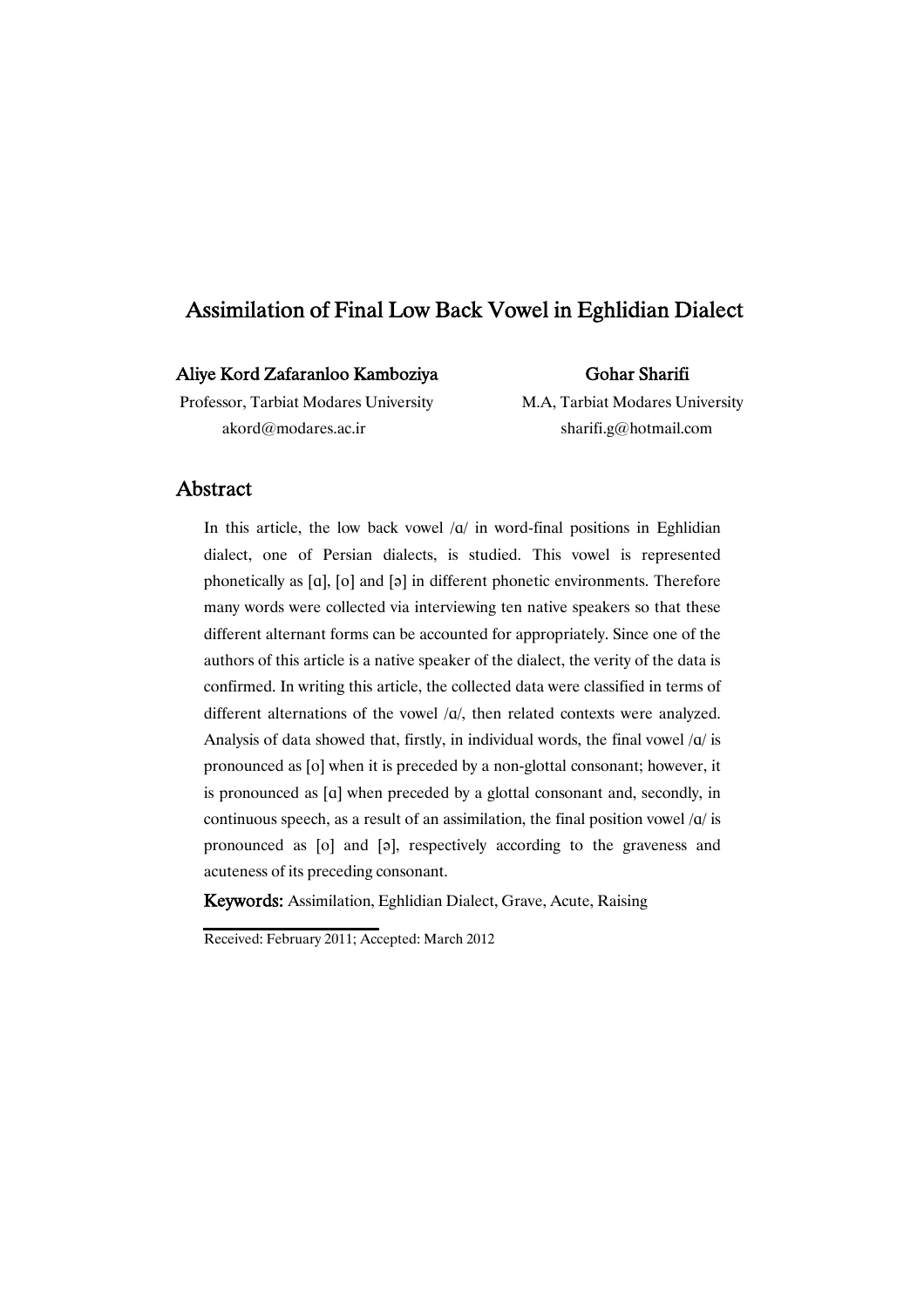# 1. Introduction

The low back vowel  $\alpha$  in Eghlidian dialect, one of the southwestern dialects of Persian language, behaves differently in final positions of different words. In individual words, the final vowel is represented phonetically as  $[a]$  and  $[o]$ . In continuous speech, this final vowel sometimes remains unchanged, but sometimes it is represented phonetically as [o], and sometimes as [a].

This dialect has not been studied linguistically so far and this article can, in fact, be the first linguistic study of the dialect. All studies conducted in relation to this dialect are limited to just collecting words and idioms existing in the dialect and they have been conducted mainly from non-linguistic perspectives. However, the dialects of the adjacent areas of Eghlid have been studied; for example, Salami (2002, 2005, 2007) has studied dialects of Papuni, Kalani, Richi, Davani, Kazeruni, Koroshi, Hayati,…. in three books. Nematollahi (2005) has studied the phonologic, morphologic and syntactic aspects of dialect of Abadeh (a region with a distance of about 40 km to Eghlid).

In this article, the authors try to investigate how the vowel  $\alpha$  is represented phonetically as these alternant forms.

# 2. Methodology

In order to conduct the study, ten native speakers, selected from different age groups (from 15 to 60 year-old ones) and different educational levels (from uneducated to high-level educated ones) were interviewed. Then their vernacular speech was recorded and phonetically transcribed. In the result linguistic corpus, containing more than 500 utterances, the vowel  $\alpha$  was studied in word-final position both in individual words and in continuous speech.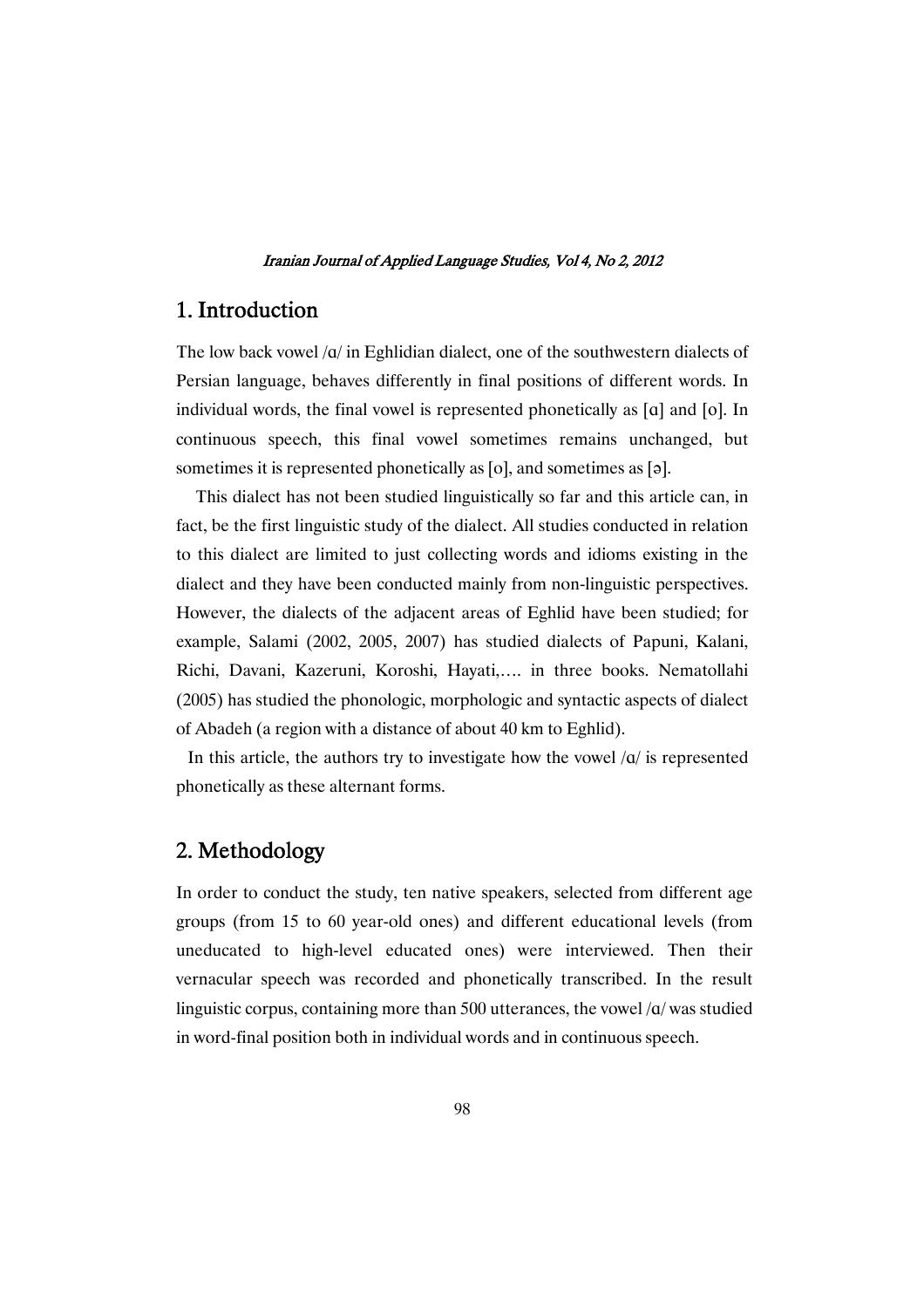# 3. Data Presentation

The data presented in this article are some utterances of the Eghlidian dialect in people's vernacular speech. In every utterance, as shown below, there is at least one word that ends in the low back vowel /@/. This vowel (which has been boldwritten) is produced as  $[0]$  in some words, and as  $[3]$  in some others.

Prior to presenting the data, it seems necessary to introduce the consonants and vowels inventories of the Eghlidian dialect in the form of two tables of distinctive features.

| 3.1.1. Table of Distinctive Features of Consonants (Hyman, 1975; cited by SPE) |                |                          |                          |           |                |                          |                |                         |                |                |           |                          |                         |                          |         |                          |                |                |           |                          |                          |                          |              |
|--------------------------------------------------------------------------------|----------------|--------------------------|--------------------------|-----------|----------------|--------------------------|----------------|-------------------------|----------------|----------------|-----------|--------------------------|-------------------------|--------------------------|---------|--------------------------|----------------|----------------|-----------|--------------------------|--------------------------|--------------------------|--------------|
|                                                                                | p              | b                        | t                        | d         | $\mathbf c$    | J                        | $\mathbf f$    | $\overline{\mathbf{V}}$ | s              | z              |           | 3                        | $\overline{\mathbf{x}}$ |                          | $G $ ts | $d_3$                    | $\mathbf{m}$   | $\mathbf n$    |           | r                        | j                        | h                        | $\mathbf{r}$ |
| consonant                                                                      | $+$            | $+$                      | $+$                      | $\ddot{}$ | $+$            | $+$                      | $+$            | $+$                     | $+$            | $+$            | $+$       | $+$                      | $+$                     | $+$                      | $+$     | $+$                      | $+$            | $+$            | $+$       | $+$                      | $+$                      | $+$                      | $^{+}$       |
| syllabic                                                                       |                | ٠                        | ٠                        | ٠         |                | $\overline{\phantom{a}}$ | ÷.             | ä,                      | $\blacksquare$ | ٠              | ٠         |                          | $\blacksquare$          | $\overline{\phantom{a}}$ | ٠       |                          | $\blacksquare$ |                | ٠         |                          |                          | ٠                        |              |
| sonorant                                                                       | ٠              | $\blacksquare$           | $\blacksquare$           | ÷         | $\blacksquare$ | $\blacksquare$           | $\blacksquare$ | ä,                      | $\blacksquare$ | $\blacksquare$ | ٠         | $\blacksquare$           | $\blacksquare$          | $\overline{a}$           | ÷       | $\blacksquare$           | $+$            | $+$            | $+$       | $+$                      | $+$                      | ٠                        |              |
| high                                                                           | ٠              | $\blacksquare$           | $\overline{\phantom{a}}$ | ÷.        | $+$            | $+$                      | ٠              | ٠                       | $\blacksquare$ | $\blacksquare$ | $^{+}$    | $+$                      | $+$                     | ÷.                       | ä,      | $\blacksquare$           | $\overline{a}$ | $\blacksquare$ | ä,        |                          | $+$                      | ٠                        |              |
| back                                                                           | Ĭ.             | ٠                        | ٠                        | ٠         |                | $\blacksquare$           | ٠              |                         | ۰              | $\blacksquare$ | ٠         | $\blacksquare$           | $+$                     | $\ddot{}$                | ÷.      | $\blacksquare$           | $\overline{a}$ | $\blacksquare$ | ٠         |                          |                          |                          |              |
| low                                                                            | $\overline{a}$ | ÷,                       | ÷,                       | ÷         |                | $\overline{a}$           | ÷,             | ä,                      | $\blacksquare$ | ä,             | ä,        | $\blacksquare$           | $\blacksquare$          | $\blacksquare$           | ÷.      | $\overline{\phantom{a}}$ | $\blacksquare$ | $\blacksquare$ | ÷,        | $\blacksquare$           | ÷,                       | $+$                      | $^{+}$       |
| anterior                                                                       | $+$            | $+$                      | $+$                      | $+$       |                |                          | $+$            | $+$                     | $+$            | $+$            | ٠         |                          | $\blacksquare$          | $\blacksquare$           | $+$     | $+$                      | $+$            | $+$            | $+$       | $+$                      |                          | ٠                        |              |
| coronal                                                                        |                | ÷,                       | $+$                      | $^{+}$    | ٠              | $\blacksquare$           | ٠              | ٠                       | $+$            | $+$            | $\ddot{}$ | $+$                      | $\blacksquare$          | ÷,                       | $+$     | $+$                      | ÷,             | $+$            | $\ddot{}$ | $+$                      | $\overline{\phantom{a}}$ | ٠                        |              |
| voice                                                                          | $\blacksquare$ | $+$                      | ä,                       | $+$       | ÷              | $+$                      | ä,             | $^{+}$                  | $\blacksquare$ | $+$            | ÷.        | $+$                      | $\blacksquare$          | $+$                      | ÷       | $+$                      | $+$            | $+$            | $^{+}$    | $+$                      | $+$                      | ä,                       |              |
| continuant                                                                     | ٠              | $\blacksquare$           | ٠                        | ÷.        | ٠              |                          | $+$            | $+$                     | $+$            | $+$            | $+$       | $+$                      | $+$                     | ÷,                       | ٠       | $\blacksquare$           | L.             | $\blacksquare$ | $+$       | $+$                      | $+$                      | $+$                      |              |
| nasal                                                                          | ä,             | $\blacksquare$           | ä,                       | ä,        |                | $\blacksquare$           | ä,             | ä,                      | ÷.             | $\blacksquare$ | ä,        |                          | $\overline{a}$          | ÷,                       | ä,      | $\blacksquare$           | $\overline{+}$ | $+$            | ä,        | $\blacksquare$           |                          | ä,                       |              |
| strident                                                                       | $\overline{a}$ | $\overline{\phantom{a}}$ | $\blacksquare$           | ÷.        |                | $\blacksquare$           | $+$            | $^{+}$                  | $+$            | $+$            | $^{+}$    | $+$                      | $\blacksquare$          | $\blacksquare$           | $+$     | $+$                      | ÷              | $\blacksquare$ | ٠         | $\blacksquare$           | $\overline{\phantom{a}}$ | $\overline{\phantom{a}}$ |              |
| delayed                                                                        |                |                          |                          |           |                |                          |                |                         |                |                |           |                          |                         | ۰                        | $+$     | $+$                      |                |                |           |                          |                          |                          |              |
| release                                                                        |                |                          |                          |           |                |                          |                |                         |                |                |           |                          |                         |                          |         |                          |                |                |           |                          |                          |                          |              |
| round                                                                          | $\overline{a}$ | $\overline{\phantom{a}}$ | ٠                        | ۰         | ٠              | $\blacksquare$           | ۰              | ٠                       | $\blacksquare$ | $\blacksquare$ | ٠         | $\overline{\phantom{a}}$ | $\blacksquare$          | ÷                        | ÷.      | $\overline{\phantom{a}}$ | ÷,             | $\blacksquare$ | ٠         | $\overline{\phantom{a}}$ | $\overline{\phantom{a}}$ | ٠                        |              |
| grave                                                                          | $+$            | $+$                      | $\blacksquare$           | ÷.        | ٠              | $\blacksquare$           | $+$            | $+$                     | $\blacksquare$ | $\blacksquare$ | ٠         | $\blacksquare$           | $+$                     | $+$                      | ÷       | $\blacksquare$           | $\ddot{}$      | $\blacksquare$ | ٠         | $\blacksquare$           |                          | $+$                      | $^{+}$       |
| labial                                                                         | $+$            | $+$                      | $\overline{a}$           | ÷         | ٠              | $\blacksquare$           | $+$            | $+$                     | ÷,             | $\blacksquare$ | ٠         | $\blacksquare$           | $\blacksquare$          | $\blacksquare$           | ٠       | $\blacksquare$           | $+$            | $\blacksquare$ | ٠         | $\blacksquare$           | $\blacksquare$           | $\overline{a}$           |              |
| palatal                                                                        |                | ٠                        |                          |           | $+$            | $+$                      |                |                         |                |                | $^{+}$    | $^{+}$                   |                         | ۰                        |         |                          | ۰              |                |           |                          | $+$                      |                          |              |

# 3.1. Tables of Distinctive Features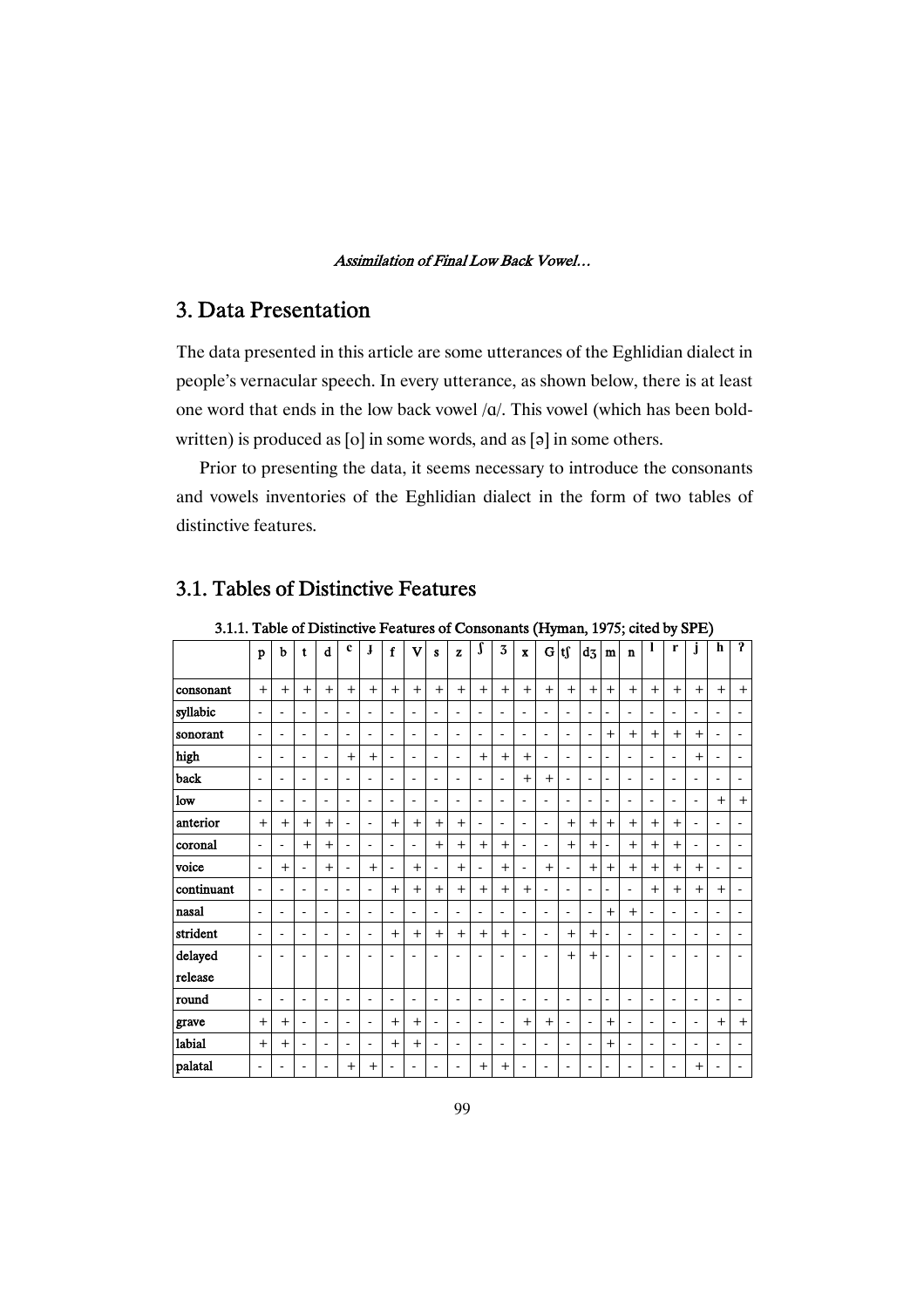|                         | e | a | u | $\Omega$ | a |
|-------------------------|---|---|---|----------|---|
| syllabic                |   |   |   |          |   |
| back                    |   |   |   |          |   |
| high                    |   |   |   |          |   |
| $\overline{\text{low}}$ |   |   |   |          |   |
| long                    |   |   |   |          |   |
| round                   |   |   |   |          |   |

### 3.1.2. Table of Distinctive Features of Vowels

# 3.2. Data

#### Standard Phonology Eghlidian

# da?v**a** cardand da:vo cerdan They fight  $2$ az  $\mu$  **a** larmo mordim We died of heat bi dast va pa bud bi das po bi control and an ai He/She was awkward **ma** hanuz ?amade nistim mo hani ?amade nissim We are not ready yet sarma bidad mikone sarmo bidad mikona It is very cold fom**a** ?made-?id fom**o** ?amadejc Are you ready? Puna kaka hastand <sup>?una</sup> kako hassan They are brothers  $2az$  hezarpa mitarsam  $2a$  hezarpo mitarsam I am afraid of myriapod farda mi-?ajam sabo mijam liim liim liim liiku varatud V nemixahad bi-aji namxo bijoj You do not need to come farda fab farda fow/fardifow tomorrow night  $2$ andza nefaste  $2$ ast  $2$ undza nefessa  $He/She$  has sit there hala halaha jirim hala halaha jirim We are in trouble now stanha ?amade-?i <sup>tejn</sup> in <sup>1</sup>umadej Have you come alone?  $2$ az pahn**a** be<sub>l</sub>is **a** and  $2a$  pain biliming the mass of the model of  $2a$  and  $2a$  in the width beiandaz ?ind<sub>3</sub> benda ?ind<sub>3</sub> benda ?ind<sub>3</sub> benda ?ind<sub>3</sub> and **Throw** it here  $2$ indz**a** benefin  $2$ indza bifin Sit down here

## Eghlidian Dialect Meaning

tsteright tsteright tsteright tsteright tsteright of how many layers it was?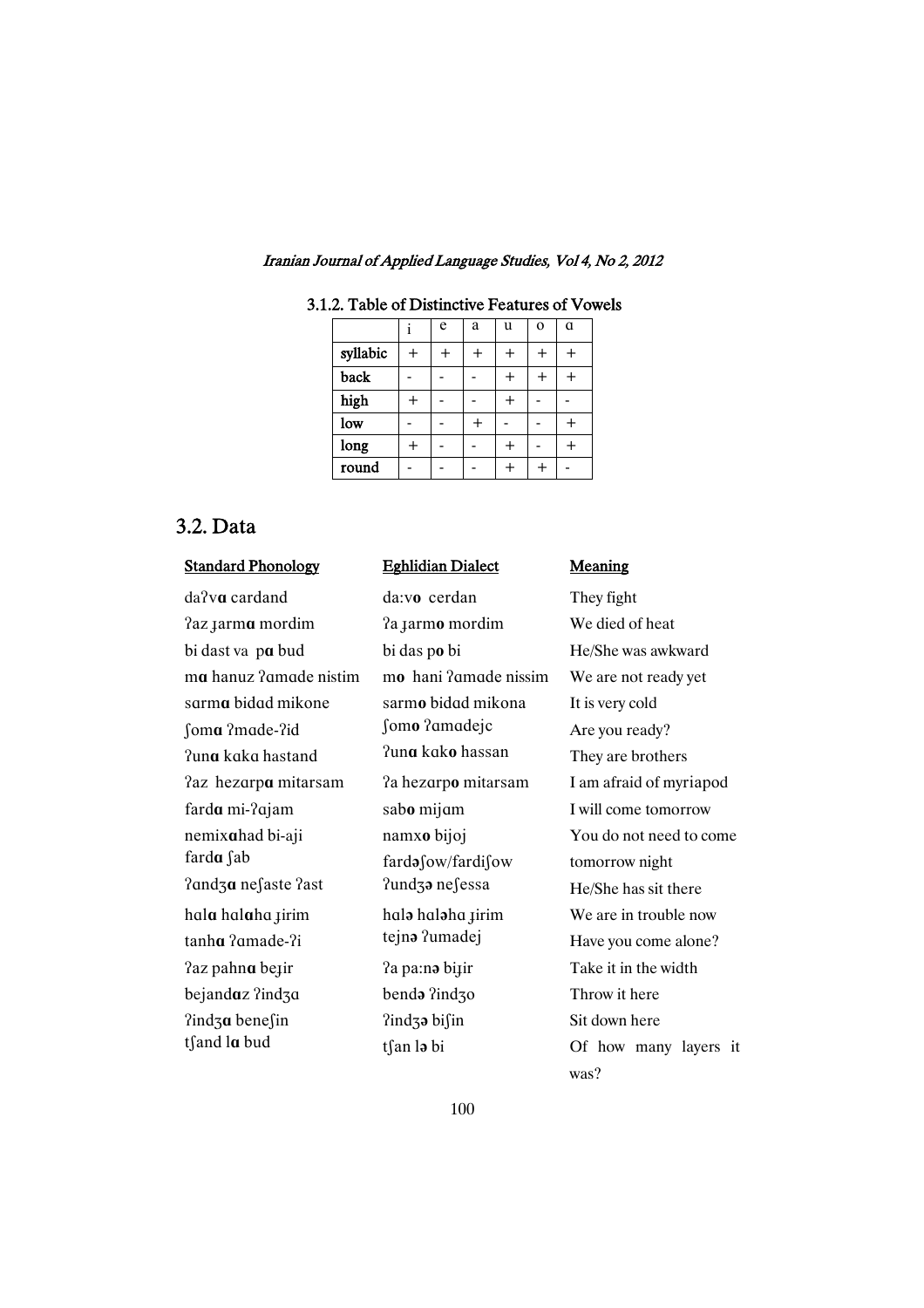| ?an sa?at raft tehran    | Pusa raf te:run              | He/She went to Tehran at   |  |  |  |
|--------------------------|------------------------------|----------------------------|--|--|--|
|                          |                              | that time                  |  |  |  |
| reza ?amade ?ast         | reza ?umada                  | Has Reza come?             |  |  |  |
| zahr <b>a</b> rafte ?ast | za:r <b>ə</b> rafta          | Has Zahra gone?            |  |  |  |
| tfand ta xaride-?i       | tsan to xaridej              | How<br>many have<br>you    |  |  |  |
|                          |                              | bought?                    |  |  |  |
| kodzaha ra 1aste-?id     | kodzahar <sub>Ja</sub> ftejc | Where<br>have<br>you       |  |  |  |
|                          |                              | searched?                  |  |  |  |
| pejda fod                | pejda so                     | Was it found?              |  |  |  |
| ts and $d_3a$ rafte-?i   | tsan dza raftej              | How many places have       |  |  |  |
|                          |                              | you gone?                  |  |  |  |
| naja ?ind3a              | naja ?ind30                  | Do not come here           |  |  |  |
| mive ha ra dzoda nakon   | mivar dzoda nakon            | Do not separate the fruits |  |  |  |
| xoda ra $\int$ ocr       | xoda ra foc/xoda ri foc      | Thanks God.                |  |  |  |

# 4. Data Analysis

What is to be studied is the final vowel  $\alpha$  produced as [o] and [a] in the phonetic representation. In order to analyze the data, we begin by studying the final /@/ in individual words. The following set of data include the same words above in which the alternant forms  $[0]$  and  $[3]$  were seen.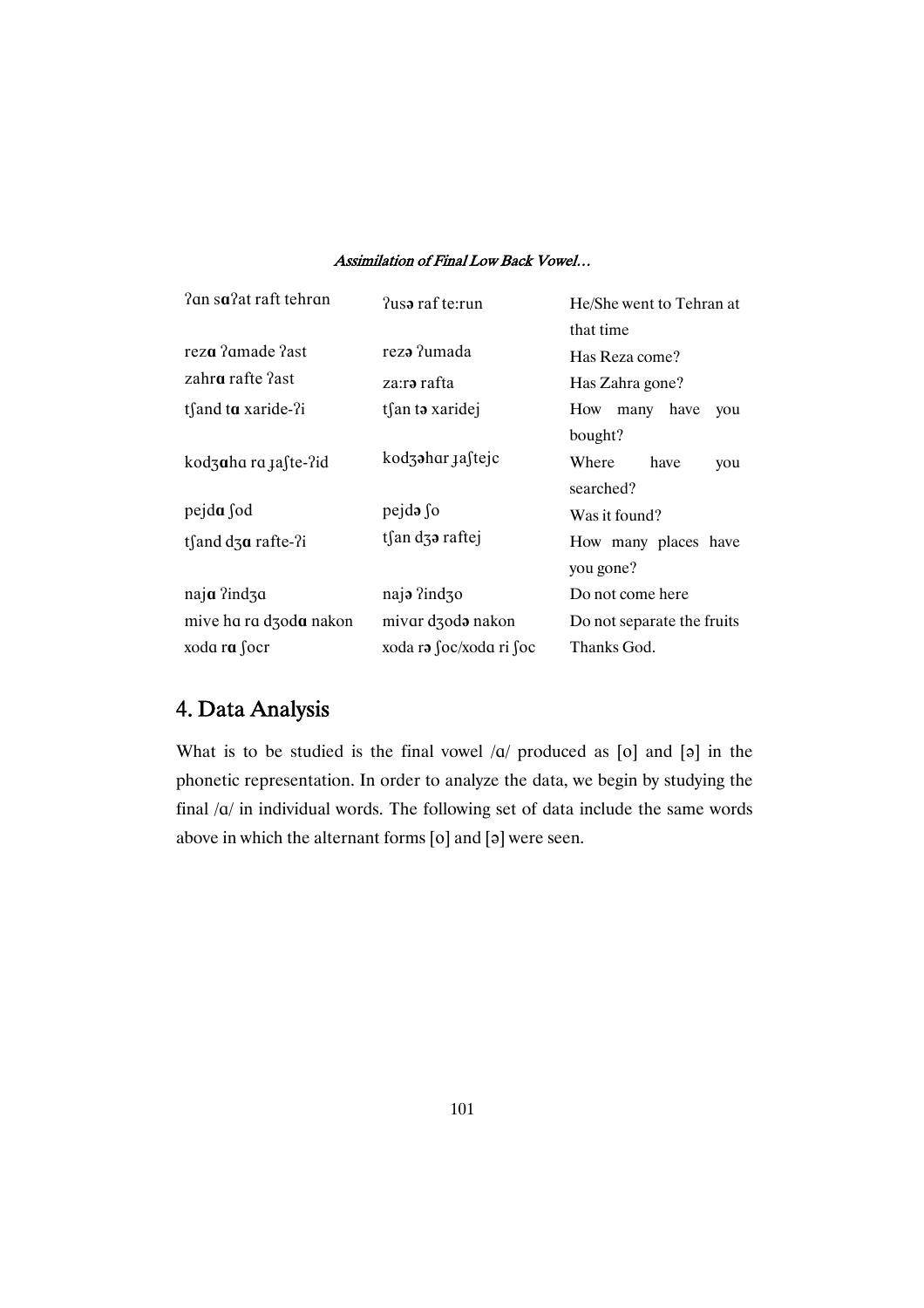## 4.1. Some Data as Individual Words

| <b>Standard Phonology</b> | <b>Eghlidian Dialect</b> | Meaning          |
|---------------------------|--------------------------|------------------|
| ∫oma                      | ∫omo                     | You(plural)      |
| <b>Jarma</b>              | <b>Jarmo</b>             | Heat             |
| da?va                     | da:vo                    | Fight            |
| kaka                      | kako                     | <b>Brother</b>   |
| hezar pa                  | hezar po                 | myriad           |
| .                         | sabo                     | Tomorrow         |
| fardɑ                     | fardo                    | Tomorrow         |
| ?and3a                    | ?und30                   | There            |
| $d_3a$                    | $d_{30}$                 | Place            |
| ta                        | to                       | (a numeral unit) |
| ja                        | jo                       | <b>Or</b>        |
| kod3a                     | kod30                    | Where            |
| hala                      | halo                     | Now              |
| bejandaz                  | bendo                    | Throw            |
| ?an sa?at                 | ?uso                     | that time        |
| pejda                     | pejdo                    | Visible          |
| dzoda                     | dzodo                    | separated        |
| ma                        | mo                       | We               |
| ?ind3a                    | ?ind30                   | Here             |
| sarma                     | sarmo                    | Coldness         |
| ?e3deha                   | ?e3deha/?e3da            | a mith big snake |
| ha/bale                   | ha                       | Yes              |
| ?edde?a                   | ?edde?a/?edda            | Claim            |
| do?a                      | do?a/da                  | Pray             |
| xaneha                    | xuna                     | Houses           |
| ?anha                     | ?una                     | They             |
| golha                     | gola                     | Flowers          |
| deraxtha                  | deraxta                  | Trees            |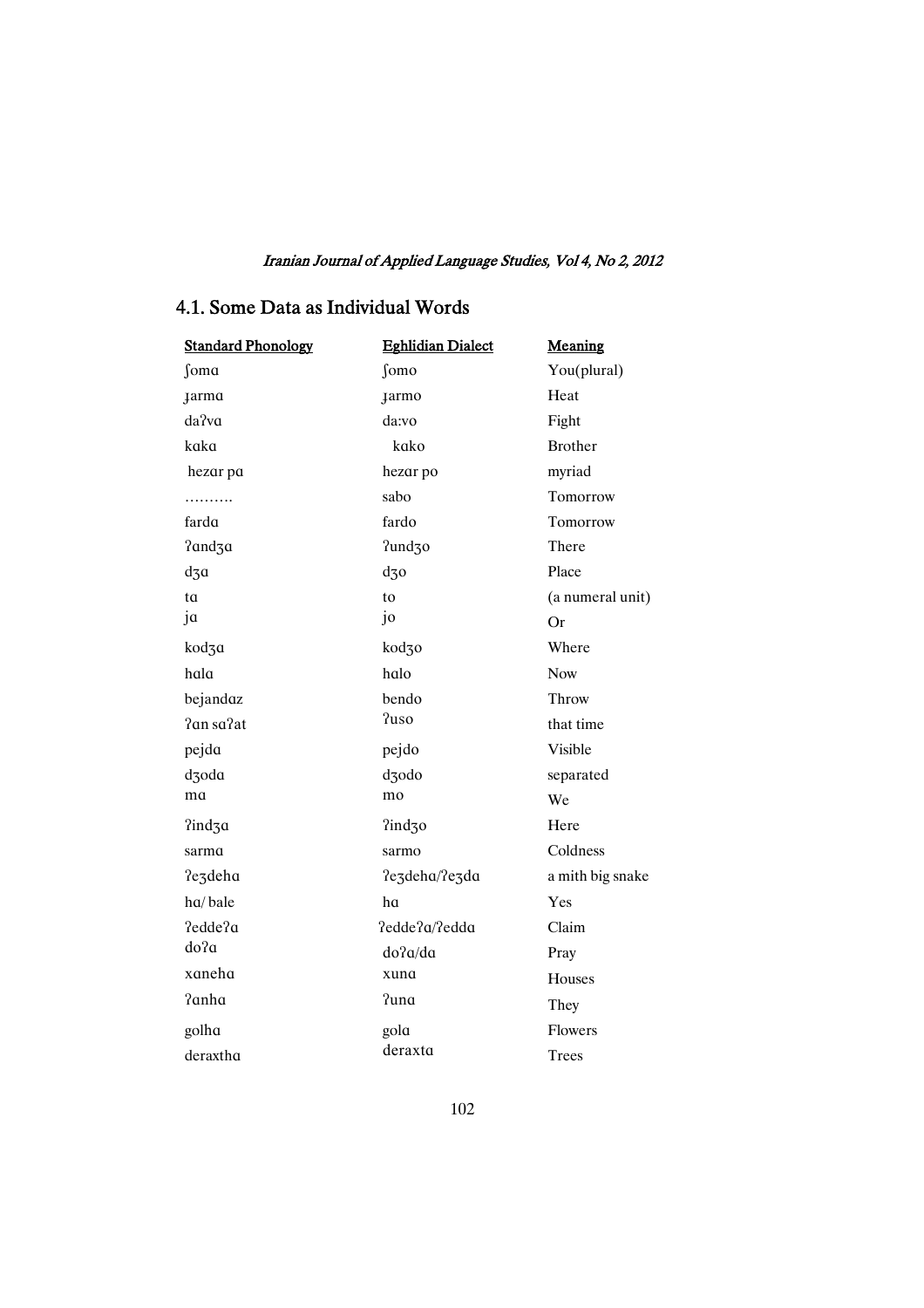As can be seen above, in some words, the underlying low vowel  $\alpha$  in standard phonology is changed into [o] in Eghlidian dialect. This change can be shown through the follwoing rule:

## Rule 1:

# $a \rightarrow o / -#$

However, in the same context in some other words, the low vowel  $\alpha$  is not changed into [o]. According to the table of distinctive features of vowels, the vowel  $\alpha$  with the features [-high, +low] is changed into the vowel [o] with the features [-high, -low]. It means that the low vowel /@/ has been raised to the mid vowel [o] in the phonetic representation. In Crystal (2003, p. 386), raising has been defined as "a vertical process affecting tongue height". Since raising occurs in a gradable form in Persian (Kord, 2003), this low vowel is changed to the mid one. In terms of distinctive features involved in this phonological process, this rule can be rewritten as:

$$
\begin{bmatrix}\n-consonanta l \\
-high \\
+low \\
+back\n\end{bmatrix}\n\rightarrow\n\begin{bmatrix}\n-low \end{bmatrix}\n\rightarrow #
$$

To account for this raising, some hypotheses can be considered: Hypothesis 1: Raising of final vowel / $\alpha$ / occurs only in stressed syllables. Hypothesis 2: Raising of final vowel /a/ occurs only in monosyllabic words. Hypothesis 3: Raising of final vowel  $\alpha$  is affected by the preceding consonant.

# 4.2. Analysis of Hypotheses

## 4.2.1. Analysis of the First Hypothesis

In the first hypothesis, it is supposed that the raising of final vowel  $\alpha$  takes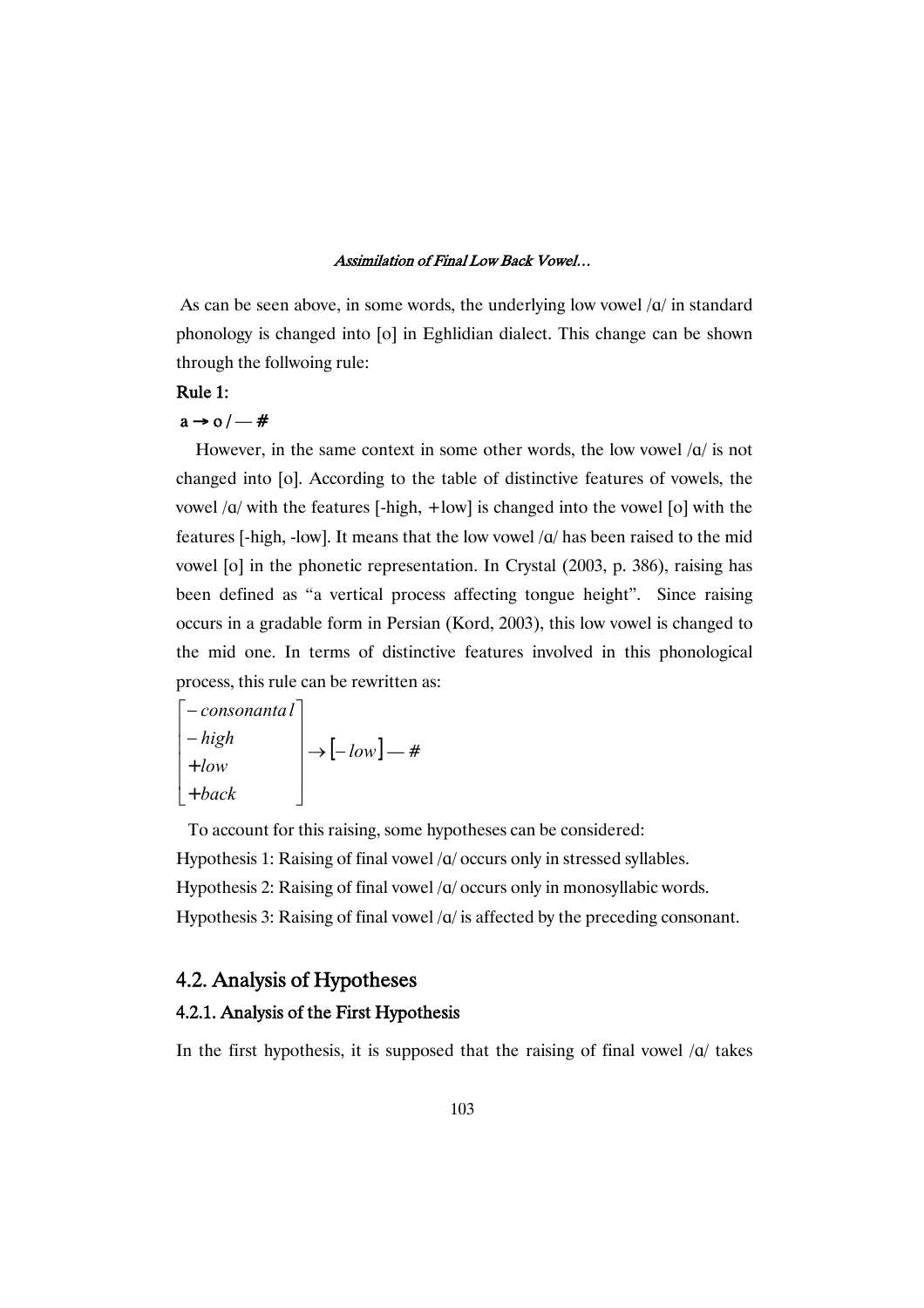place only in stressed syllables. In order to investigate this hypothesis, some words were chosen and studied in terms of existence or non-existence of stress on the underlying vowel /@/.

| <b>Standard Phonology</b> | <b>Eghlidian Dialect</b>  |
|---------------------------|---------------------------|
| farda                     | fardo                     |
| $2ind_3a$                 | $\frac{2 \text{ind}}{30}$ |
| ?and3a                    | ?und30                    |
| $d$ 3 $a$                 | $d$ 30                    |
| ?e3deha                   | $2$ ezdeha / $2$ ezda     |
| ha                        | ha                        |
| xaneha                    | xuna                      |

In all of the above words, both in words with final raised vowel and in words with no vowel raising, the underlying vowel  $\alpha$  is stressed. Of course, this is a natural phenomenon; the above words are all either verbs, adverbs or adjectives, and in Eghlidian dialect, in all of these categories the final syllable is stressed. If we want to exemplify an imperative verb (since these kinds of verbs are initial-stressed) the verb /vajsa/ (meaning "stand up") produced as [vojso] is a good example. In this word, the underlying vowel  $\alpha/$  is changed to [o], although it is unstressed. Therefore, stress cannot be an influential factor in raising the final vowel  $/a$ .

## 4.2.2. Analysis of the Second Hypothesis

In hypothesis 2, the raising of final vowel  $\alpha$  apparently occurs in monosyllabic words. Some words were chosen and syllabified in order to investigate this hypothesis.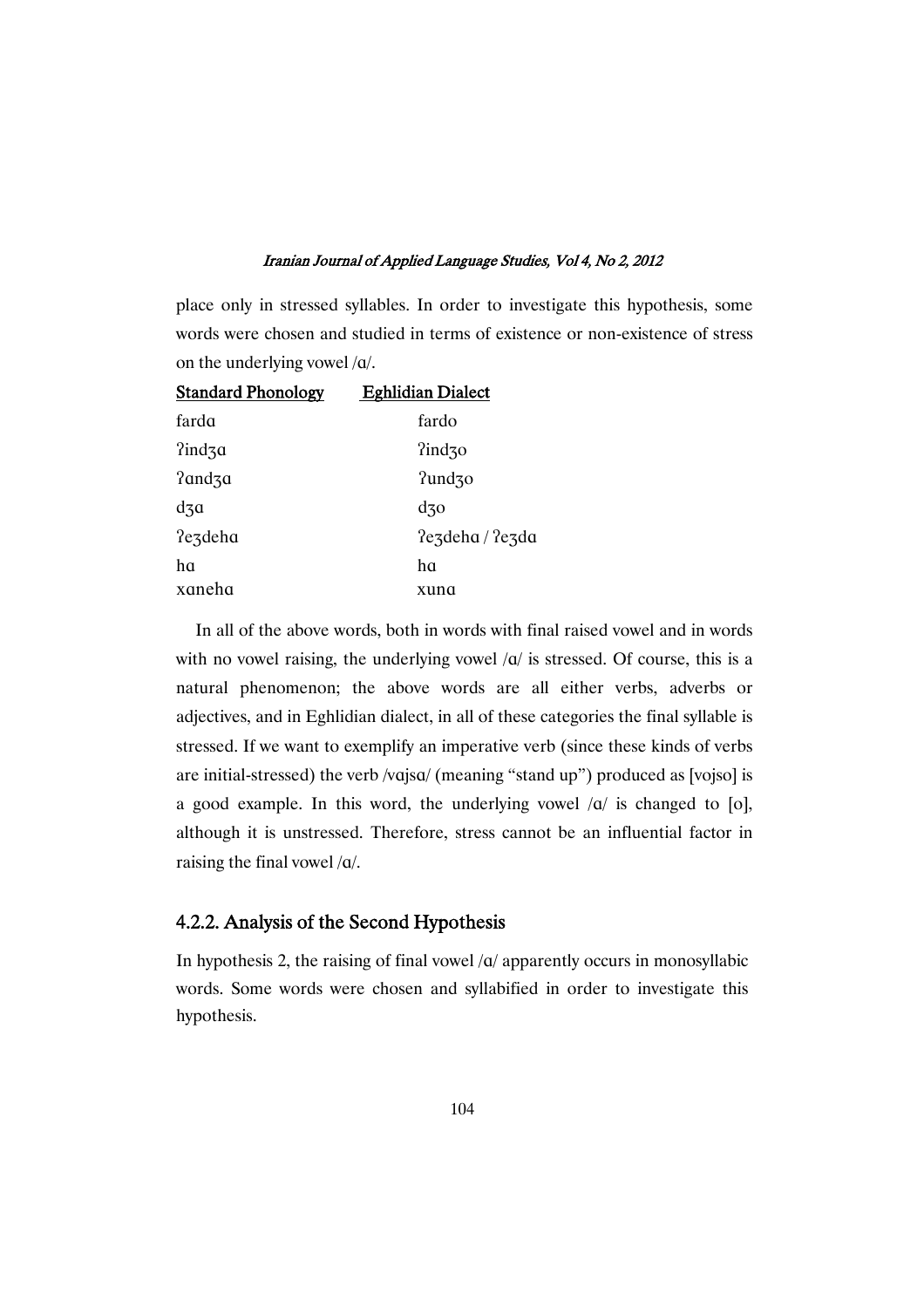| <b>Standard Phonology</b> | <b>Eghlidian Dialect</b> |
|---------------------------|--------------------------|
| $d$ 3 $\alpha$            | $d$ 30                   |
| ma<br>?and3a              | mo<br>?und30             |
| farda                     | fardo                    |
| ha                        | ha                       |
| golha                     | gola                     |

The first two words in the examples presented above are monosyllabic and the third and fourth are disyllabic; however, in all these words the vowel  $\alpha$  is raised to [o]. On the other hand, in the last two words raising cannot be seen at all; however, the first one is monosyllabic and the second one is disyllabic. Therefore, the number of word syllables cannot be an influential factor in the raising of final vowel /@/.

## 4.2.3. Analysis of the Third Hypothesis

In this hypothesis, the authors suppose that the raising of final vowel  $\sqrt{a}$  is affected by its preceding consonant. To investigate the claim, some words were chosen and studied in terms of the consonant before the underlying vowel /@/.

| <b>Standard Phonology</b> | <b>Eghlidian Dialect</b> |
|---------------------------|--------------------------|
|                           |                          |

| hala      | halo  |
|-----------|-------|
| bejandaz  | bendo |
| ?an sa?at | Puso? |
| ?anha     | ?una  |
| golha     | gola  |
| ?edde?a   | ?edda |

As seen in the above words, the final vowel  $\alpha$  remains unchanged when the preceding consonant is a glottal consonant  $/h/$  or  $/2/$ , while it is changed to [o]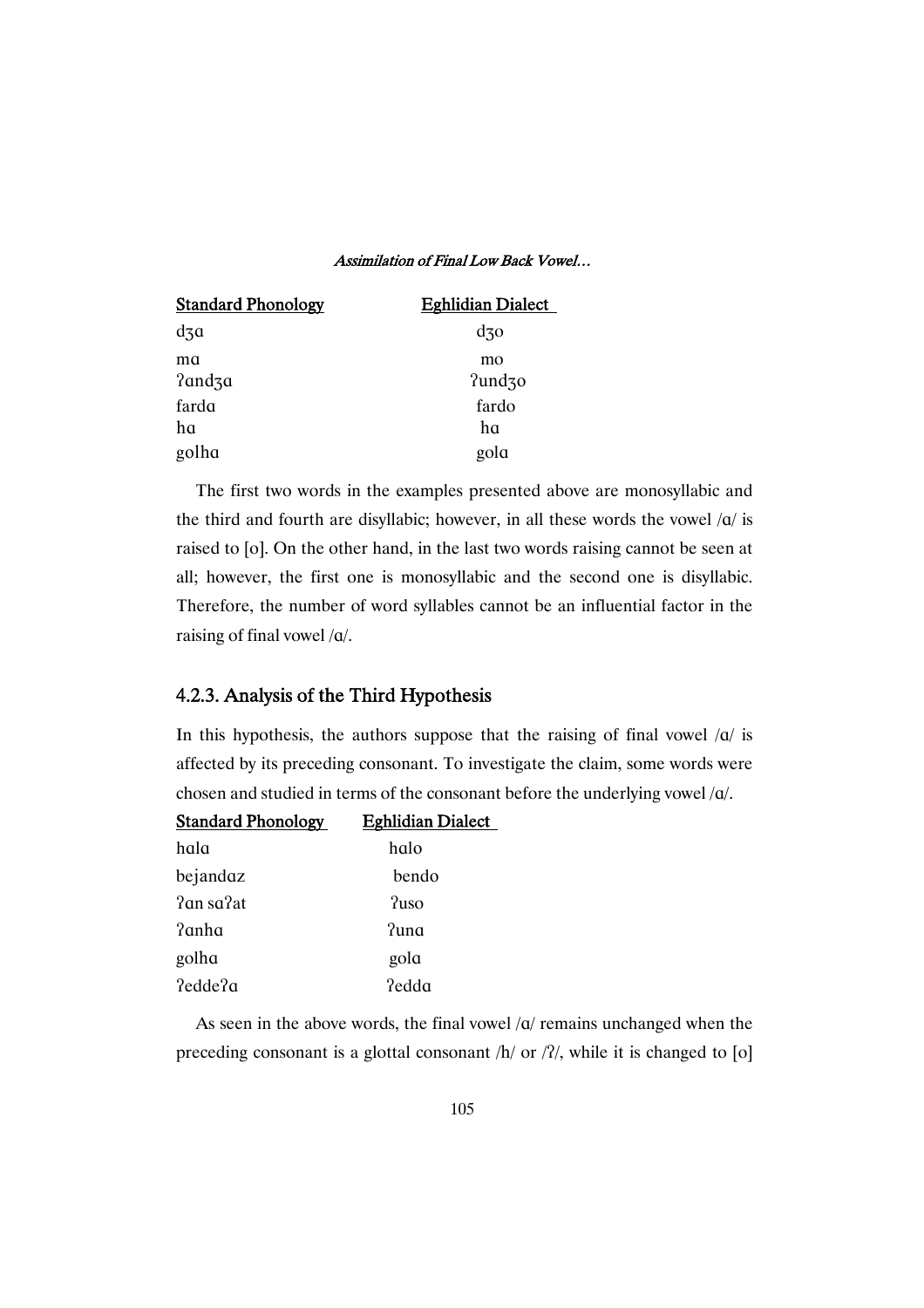when the preceding consonant is either oral or nasal. In other words, these two classes of consonants, glottal and non-glottal, in the prevocalic /@/ position are in complementary distribution and bear two variant forms in the phonetic representation. In view of this constriction, the above rule can be rewritten so that it is capable of accounting for these alternant forms:

$$
\begin{bmatrix} -\cos\\ -\text{high} \\ +\text{low} \\ +\text{back} \end{bmatrix} \rightarrow \begin{bmatrix} -\text{low} \\ -\text{low} \end{bmatrix} \begin{bmatrix} +\text{cons} \\ -\text{glottalic} \end{bmatrix} - #
$$

This rule can raise the low vowel in final position after the non-glottal consonants. But in [ $2e^d$ ] and [ $2edda$ ], there is no raising in the vowel / $a$ . The underlying representation of these words are respectively  $/$ ezdeha $/$  and  $\beta$ edde $2\alpha$ . This underlying glottal consonant prevents the final low vowel to be raised, although sometimes it is not represented phonetically. Glottal consonants are rarely found in non-initial position of words in Persian dialects, and they are to be deleted. The plural morpheme /hq/ is presented phonetically with the glottal consonant deleted in Eghlidian dialect in most words. The rule of /h/ deletion in plural morpheme can be shown in this rule:

## Rule 2:

 $\mathbf{r}$ 

## $h \rightarrow \emptyset$  / C + — V

In plural nouns formed by the affixation of plural morpheme /hq/, there is no raising in the low vowel  $\alpha$ . The reason for this non-raising can be the "shared" feature" of the vowel  $\alpha$  and glottal consonants, since both are [-high]. Although the underlying glottal consonant has no phonetic representation, its effect on the following vowel remains fixed. The order of the rules involved in derivation of plural nouns, such as the word  $[qola]$  meaning "flowers" is as follows: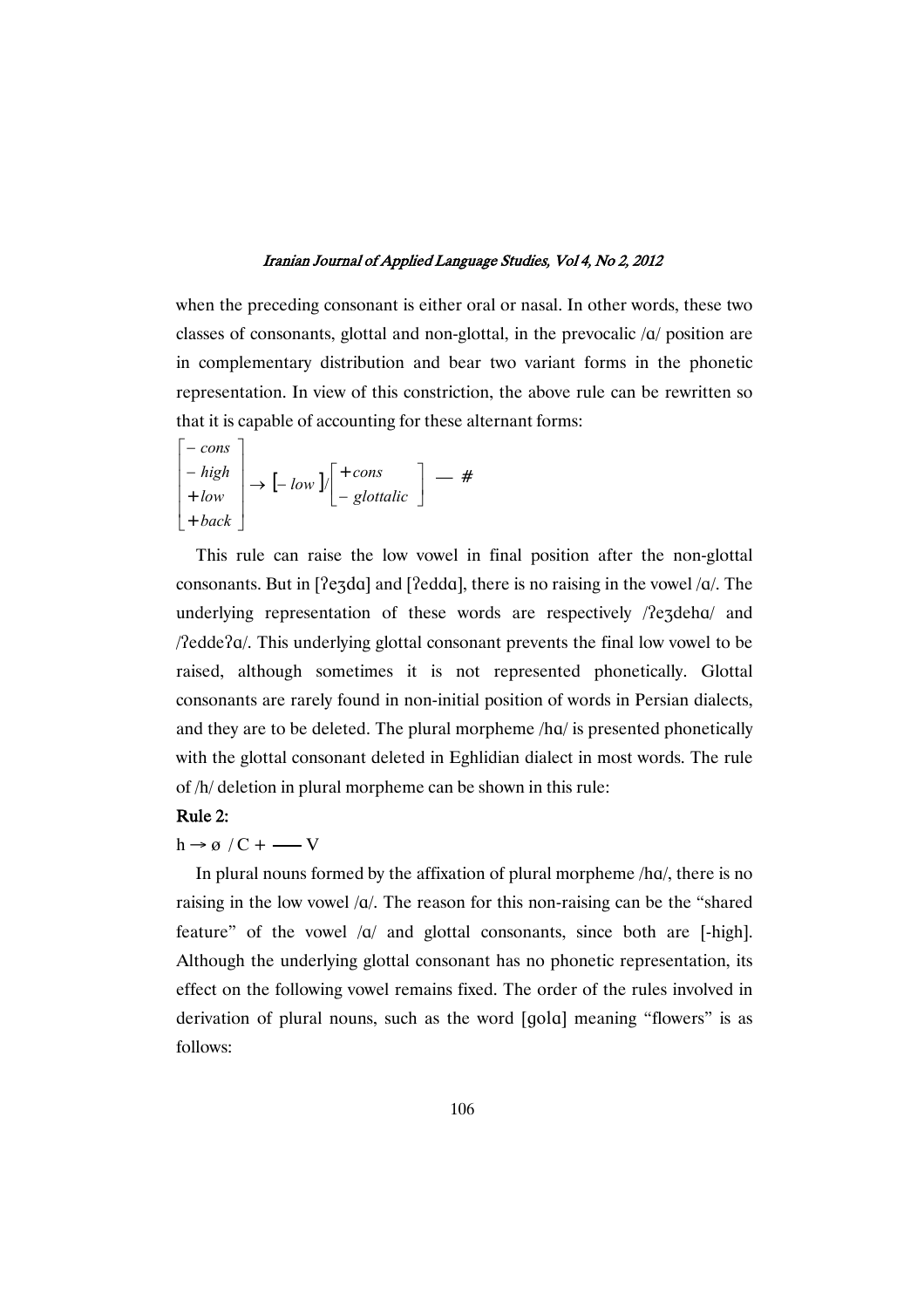## Representation 3:

| $#$ gol + ha # /            | UR                      |
|-----------------------------|-------------------------|
|                             | Rule 1 (vowel raising)  |
| /gola/                      | Rule $2$ (/h/ deletion) |
| $\lceil \text{gola} \rceil$ | PR.                     |

This representation shows that the rule of vowel raising has been applied before the rule of glottal-consonant deletion. If the order was reversed, the result would be the ill-formed \*[golo].

Final-vowel non-raising is not restricted to the context in which there is a glottal consonant before the vowel. In the following data, too, the low vowel is not raised at all, since there is a glottal consonant after the vowel /@/. Therefore, no raising can be seen.

| <b>Standard Phonology</b> | <b>Eghlidian Dialect</b> | Meaning         |
|---------------------------|--------------------------|-----------------|
| tsah                      | tsa                      | Pit             |
| $\int$ ah                 | $\int a$                 | King            |
| ?ah                       | 2a                       | Sigh            |
| mah                       | ma                       | Moon            |
| kah                       | ka                       | <b>Straw</b>    |
| bexah                     | boxa                     | Want            |
| kargah                    | karga                    | a small factory |
| gonah                     | gona                     | Sin             |
| ?ettela?                  | ?ettela                  | Information     |
| $2$ emla $2$              | ?emla                    | Spelling        |
|                           |                          |                 |

# 4.3. Some Data with No Raising

In 4-3 there is a glottal consonant in the context of the low vowel  $\alpha$  at the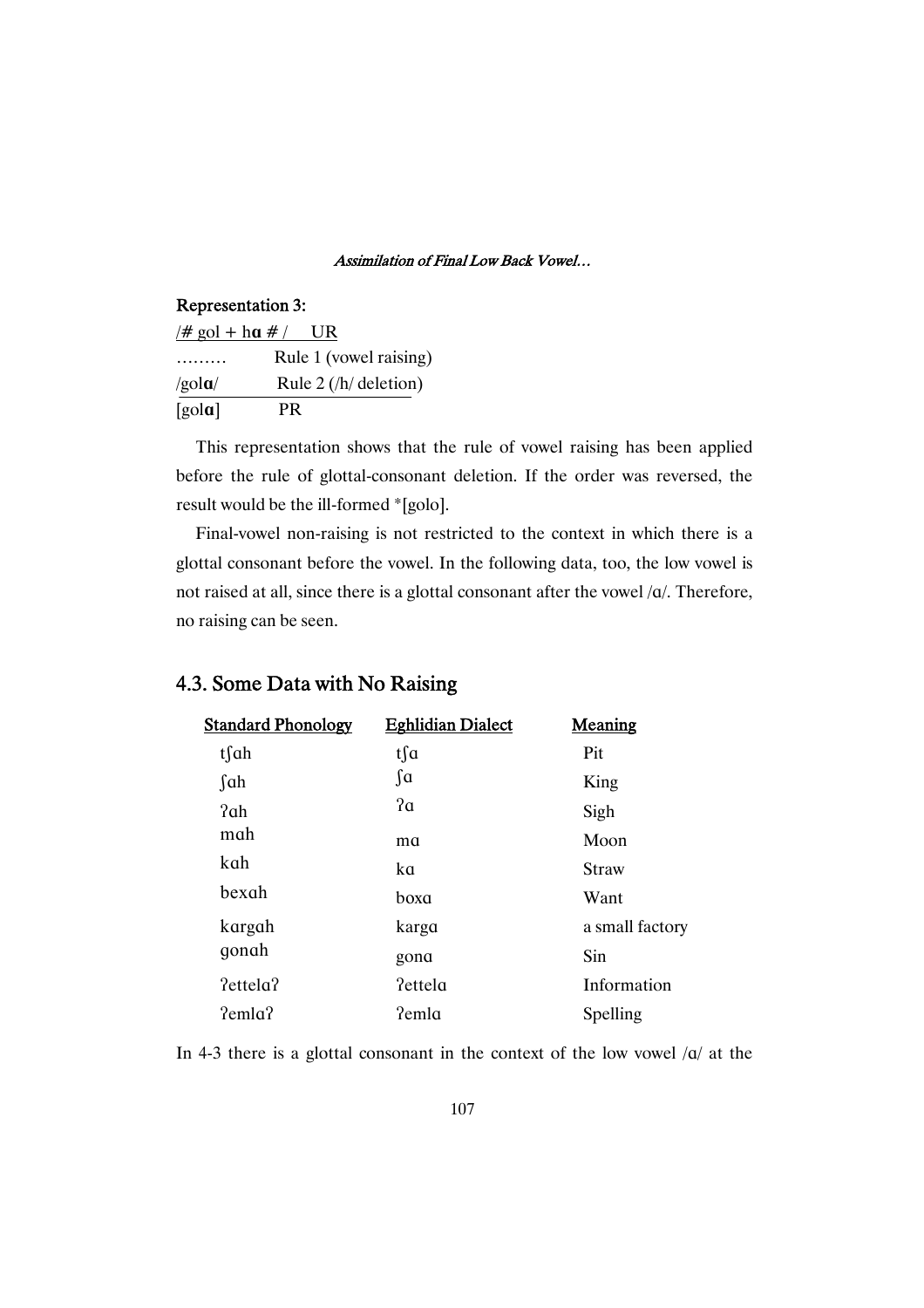underlying representation. As we see, the glottal consonants have no phonetic representation; however, the low vowel  $|q|$  is not raised. In other words, the underlying glottal consonant, though not phonetically represented, prevents the low vowel to be raised.

The conclusion drawn from studying these sets of data is that the low vowel  $\alpha$  in the final position remains as  $\alpha$  only in the context of glottal consonants; instead, it is represented phonetically as  $[0]$  in the context of non-glottal (oral and nasal) consonants.

## 5. Analysis of Utterances (data presented in 3-2)

Having mentioned this introduction and some necessary points, it is the time to investigate the main data of the article. The question is "why the final vowel  $\alpha$ is changed to  $[0]$  in some contexts and to  $[3]$  in some others?" To find an appropriate answer, we need to consider some hypotheses so that different phonological contexts will be studied. The hypothesis which is capable of accounting for all data will be the proper one.

Hypothesis 1: Production of  $[0]$  or  $[3]$  depends on whether the underlying vowel /@/ is stressed or unstressed.

Hypothesis 2: Production of  $[0]$  or  $[3]$  depends on the consonant after the underlying vowel /@/ in word boundary.

Hypothesis 3: Production of  $[0]$  or  $[9]$  depends on the consonant before the underlying vowel /@/.

## 5.1. Analysis of the First Hypothesis

In hypothesis one, the writers assume that stress is a main factor in the production of  $[0]$  or  $[0]$ . In some languages, such as English, the vowel  $[0]$  is a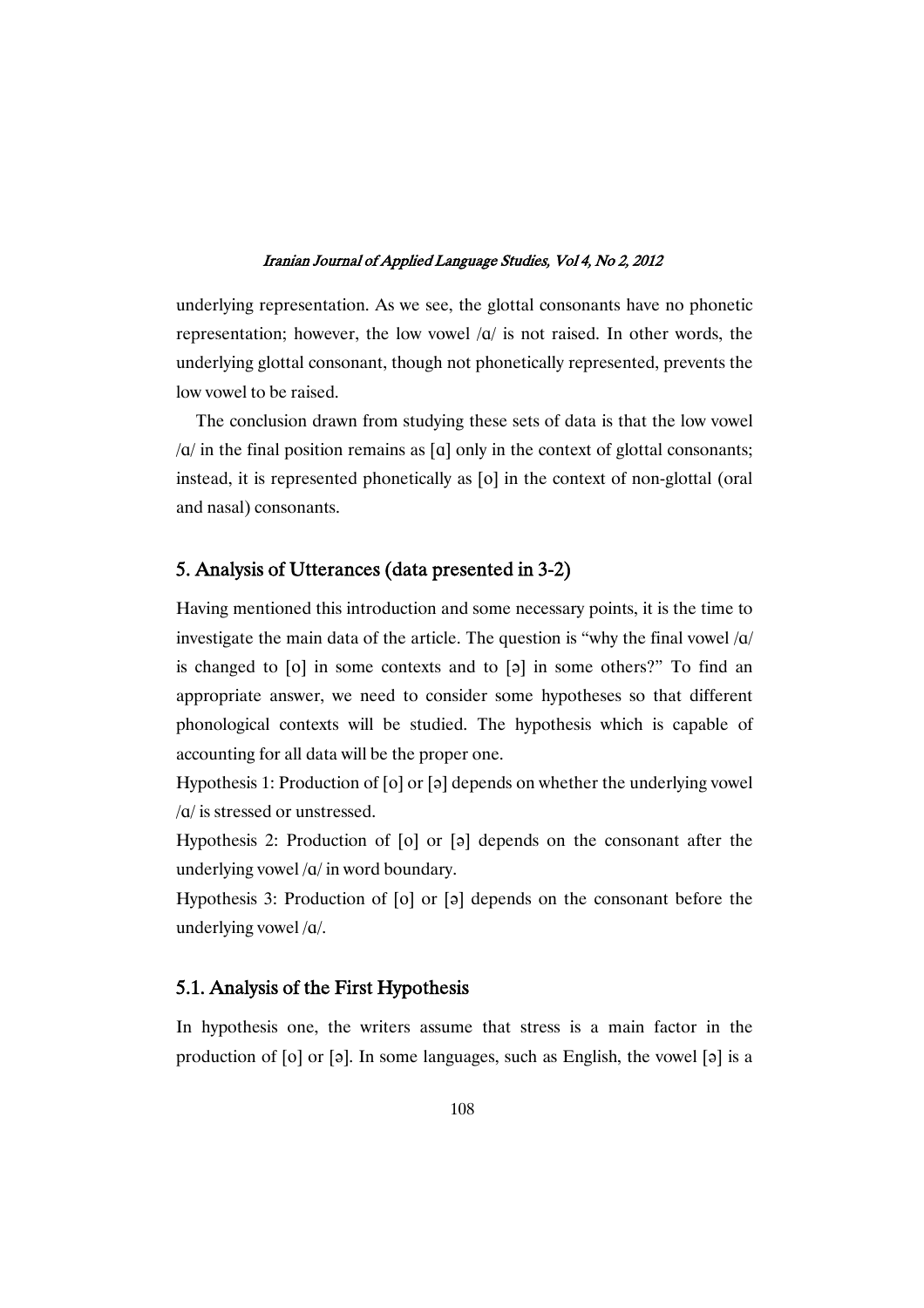weak one that is articulated in unstressed positions. Therefore, this vowel is likely to occur in unstressed syllables. To investigate this hypothesis some words were studied with respect to stress so that the role of stress could be determined in this alternation. The place of stress has been marked in these utterances.

| <b>Standard Phonology</b> | <b>Eghlidian Dialect</b> |
|---------------------------|--------------------------|
| farda mi-?ajam            | sa'bo mijam              |
| bi dast o pa bud          | bi das 'po bi            |
| xoda ra focr              | xo'da rə foc/xoda ri foc |
| tsand dza rafte- $?i$     | 'tsan dzə raftej         |

As seen in the above data, the vowel  $[\circ]$  is articulated in unstressed positions, and the vowel [@] is articulated when it is stressed. We need some more data to evaluate the claim.

| <b>Standard Phonology</b> | <b>Eghlidian Dialect</b> |
|---------------------------|--------------------------|
| nemixahad bijaji          | 'namxo bijoj             |
| ?and3a ne∫aste ?ast       | $2un'$ dzə nesessa       |
| pejda fod                 | pej'də so                |

The latter set of the above data shows that the central vowel  $[\circ]$  is articulated in stressed syllables, too. Consequently, it can be concluded that stress has no role in representing the final underlying low vowel  $\alpha/$  in the form of [o] or [a].

# 5.2. Analysis of the Second Hypothesis

In the second hypothesis, it is assumed that the consonant after the underlying vowel  $\alpha$  in word boundary is an influential factor in its production as [o] or [ə]. To investigate this hypothesis, some words were studied in terms of the consonant after the final vowel in word boundary, or in other words, in terms of the initial consonant of the following word.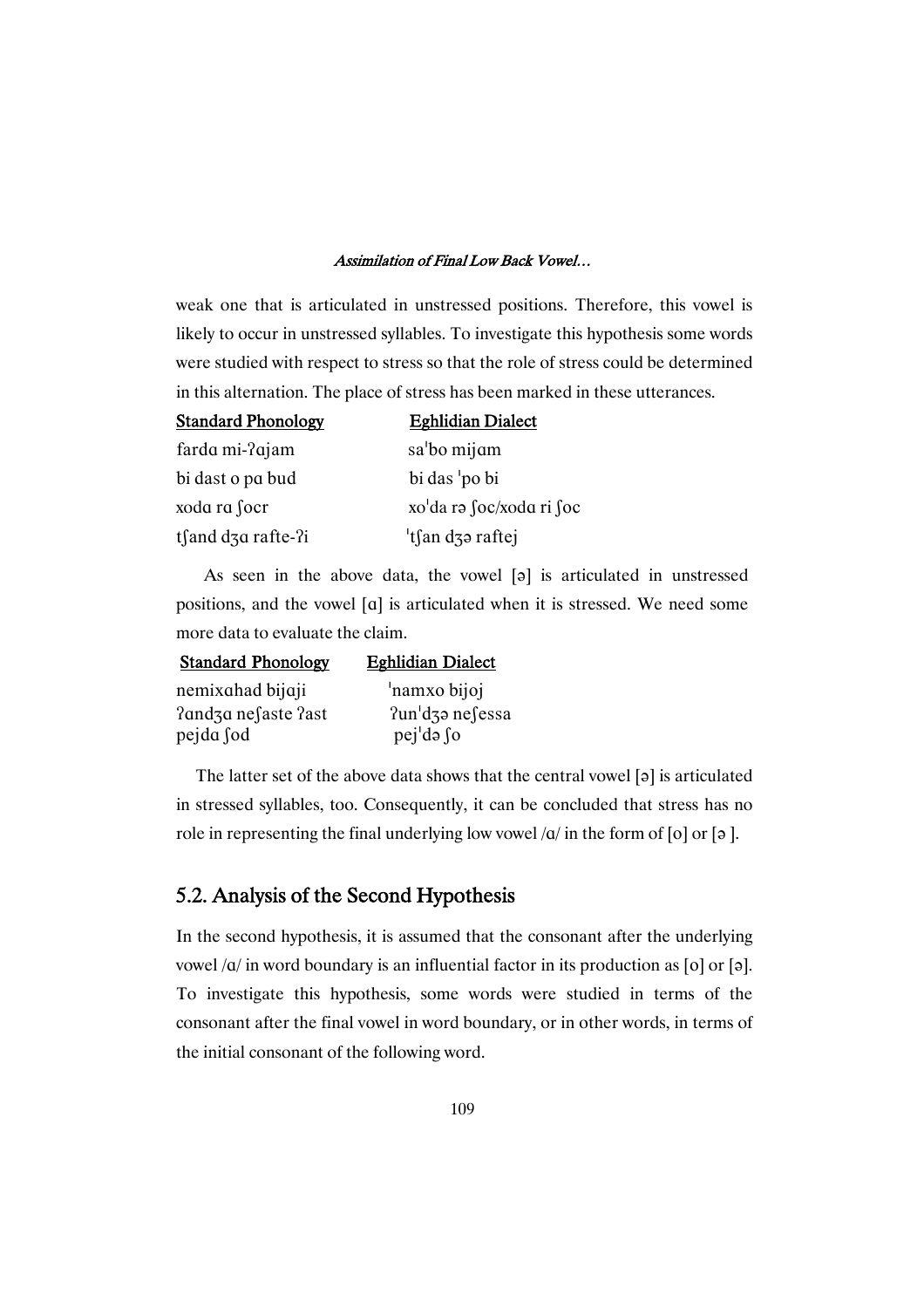| <b>Standard Phonology</b> | <b>Eghlidian Dialect</b> |
|---------------------------|--------------------------|
| Soma ?amade ?id           | fomo ?amadejc            |
| da?vq cardand             | da:vo cerdan             |
| naja ?ind3a               | naja ?ind30              |
| miveha ra dzoda nakon     | mivar dzodo nakon        |
| pejda fod                 | pejdə fo                 |

In the above data, in the words that the underlying vowel  $/a/$  is changed into the mid vowel [o], the consonant after the underlying vowel is  $/2$ ,  $/b$ , or  $/c$ . The consonant after the vowel [o] is one of the consonants  $\frac{1}{2}$ ,  $\frac{1}{n}$  and  $\frac{1}{\sqrt{2}}$ . Therefore, it is apparent that the context for the production of  $[0]$  and  $[9]$  can be overlapped, and the role of the following consonant in the alternation is suppressed.

## 5.3. Analysis of the Third Hypothesis

In this hypothesis, the researchers suppose that the consonant before the underlying vowel  $\alpha/$  is a factor in producing it as [o] or [ə]. To investigate this hypothesis, some words were studied in terms of the consonant before the final vowel.

| <b>Standard Phonology</b> | <b>Eghlidian Dialect</b> |
|---------------------------|--------------------------|
| ma hanuz ?amade nistim    | mo hani ? amade nissim   |
| farda mi-?ajam            | sabo mijam               |
| nemixahad bijaji          | namxo bijoj              |
| tsand to xaride-?i        | tsan to xaridej          |
| tanha ?amade-?i           | tejnə ?umadej            |
| xoda ra focr              | xoda rə ∫oc/xoda ri ∫oc  |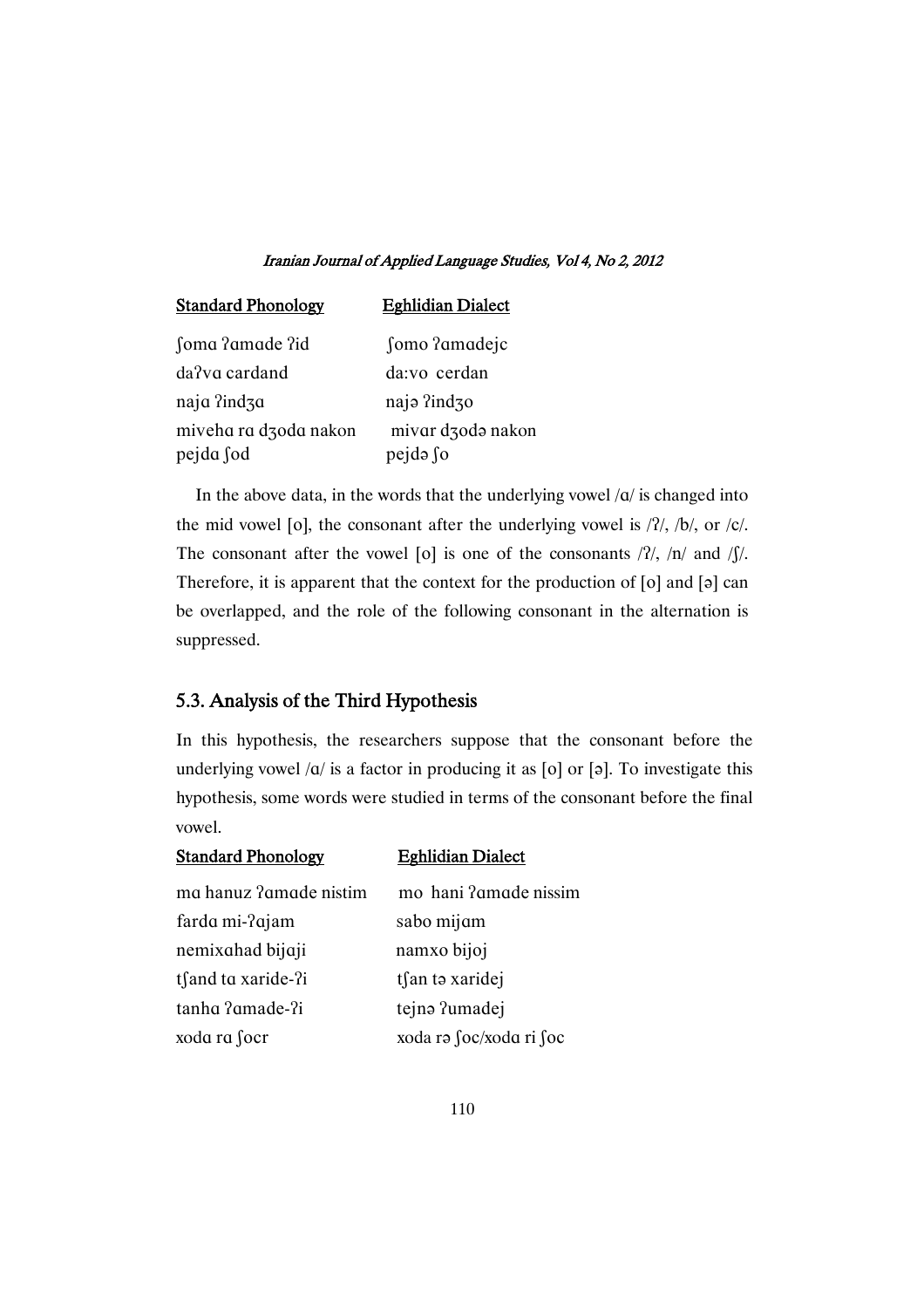The consonants before [o] are  $|x|$ ,  $|m|$  or  $|b|$ . On the other hand, the consonants before [a] are  $/n/$ ,  $/r/$  or  $/t/$ . These two vowels are produced in these two different sets of contexts meaning that these two sets of consonants are in complementary distribution in this context. Therefore, the role of the consonants before the underlying final low vowel  $\alpha$  in the alternation is confirmed.

Now it is time to investigate how the preceding consonant can affect this final vowel. Studying the data presented in 3-2 shows that when the consonant before the final low vowel  $\alpha$  is one of the consonants  $\beta$ , p, v, x, m/ the vowel  $\alpha$  is changed into the mid back vowel  $[0]$ . On the other hand, when the preceding consonant is one of the  $/$ j, s, z, r, l, d, d $\overline{3}$ , n, t, d/ ones, the underlying vowel is changed to the central vowel [a]. These two alternations can be shown in these two rules.

## Rule 4:

 $a \rightarrow o$  / {b, p, m, v, k, x, G} — # C

## Rule 5

 $a \rightarrow 2$  / {t, d, n, s, z, r, l, d<sub>3</sub>, j} — # C

Rule 4 shows that the low back vowel  $\alpha$  is changed to the mid back vowel [o] after the labial, velar and uvular consonants in continuous speech.

Rule 5 shows that the low back vowel  $\alpha$  is changed to the central [a] after the palatal and alveolar consonants in continuous speech. The question is why these two contexts bear two alternant forms.

Hyman (1975, p. 31) states: "[p] and [k] share an acoustic property which [t] does not share with either one. Both [p] and [k], since they are made at the peripherals of the oral cavity (one at the lips and one at the back of the mouth), produce a concentration of the energy in the lower frequencies of the sound spectrum".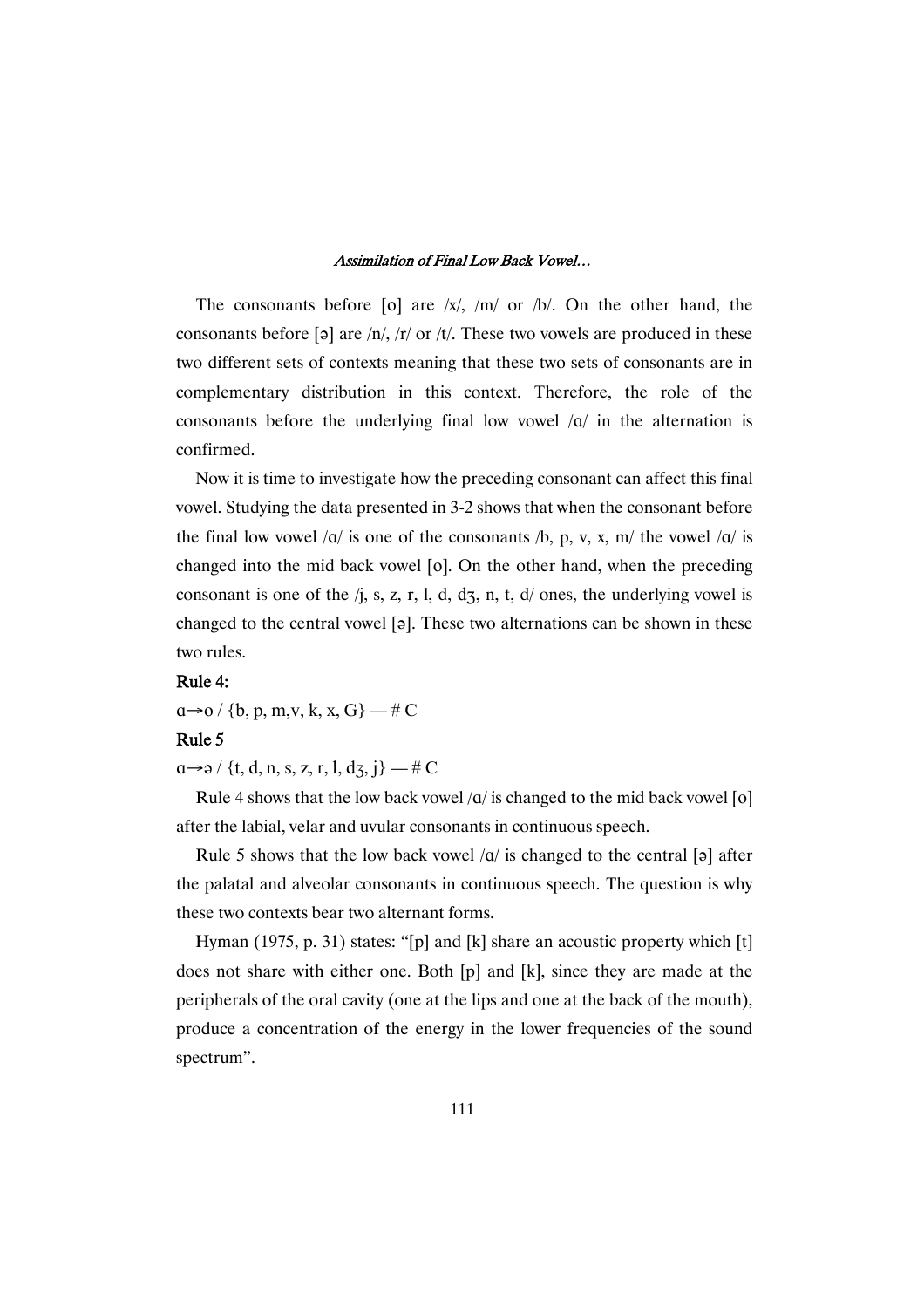In the data presented in 3-2, the labial and velar consonants raise the low vowel  $\alpha$  to [o] in the final position of the word; that is, the vowel  $\alpha$  is raised and produced as the mid vowel [o]. On the other hand, the palatal and alveolar consonants show a different behavior. Hyman (1975, p. 32) continues to state that "since alveolar/dental and palatal sounds cut the oral cavity in two, they do not create a large oral cavity, but rather two smaller cavities. Consequently, they have in common a concentration of energy in the upper frequencies of the sound spectrum. Labial and velar consonants are said to share the property of graveness (low tonality), and alveolars and palatals share the property of acuteness (high tonality)". Therefore, in the data in 3-2, the consonants that come before the final low vowel and affect this vowel can be classified into the grave and acute classes.

While the overwhelming emphasis has been on the articulating side of the phonetics, there are distinct cases where phonological properties cannot be accounted for without considering the acoustic properties of the sounds in question. Roman Jackobson and Morris Halle were among the first linguists who paid attention to this aspect and introduced acoustic properties of sounds into linguistics. Graveness and acuteness were the main features Jackobson utilized to account for the change of vowel  $\alpha$  to [a] before labial or velar consonants, such as  $/p/$  or  $/k/$ , in fe?fe? Bamilike<sup>1</sup>, since the articulatory phonetics was not capable of accounting for this alternation. Samareh (2005) states that "the function of air molecules to produce the sound wave and studying its acoustic properties is the domain of acoustic phonetics. Today experimental acoustic phonetics, introduced by Jackobson, one of the founders of Prague School, into phonology, is considered as the base of phonological

<sup>&</sup>lt;sup>1.</sup> Bamilike is a group of languages which is spoken by the Bamilike in the western grasslands of Cameroon.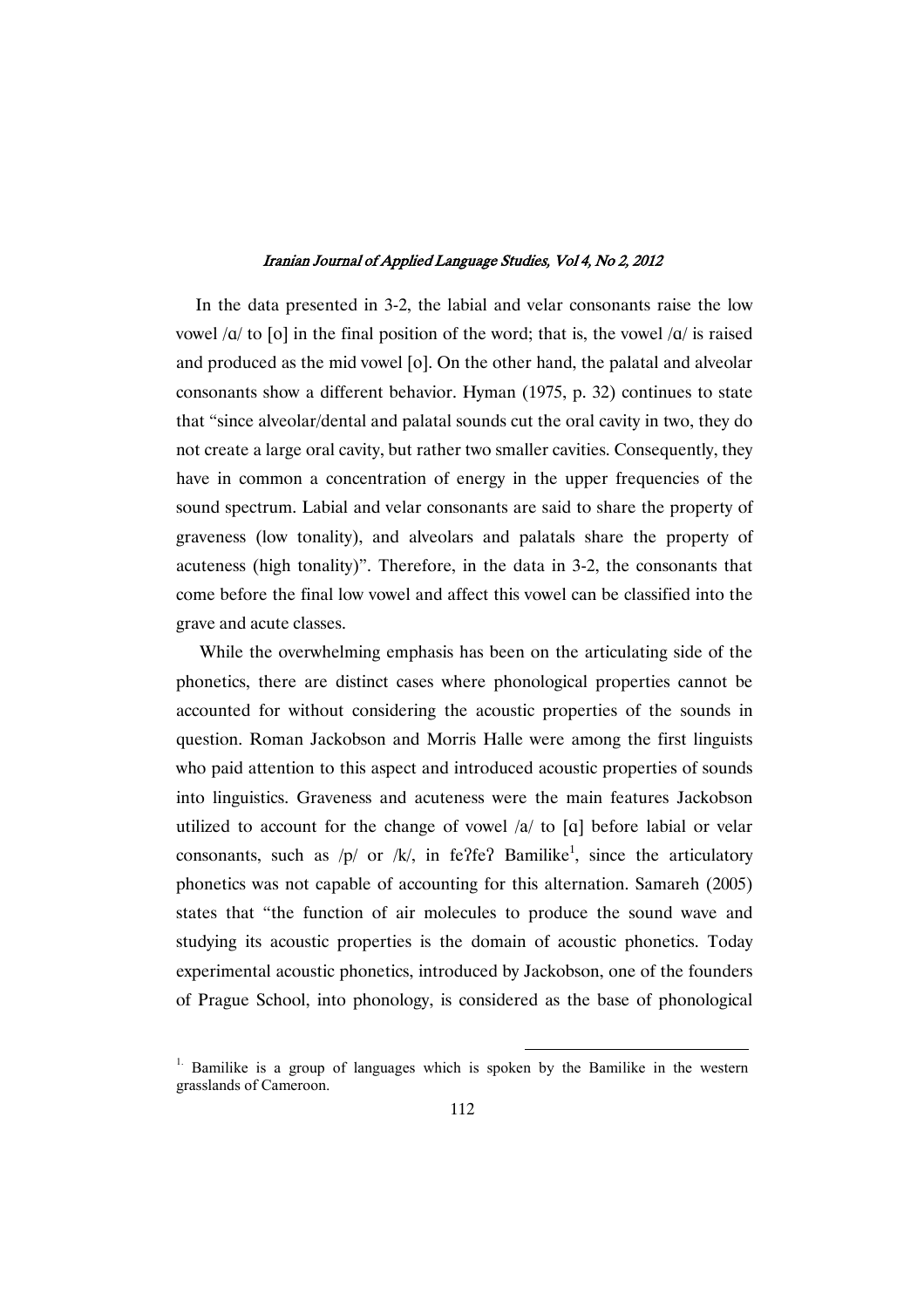analysis". Furthermore, Robins (1967, p. 222) asserts that "in phonetics and phonology, distinctive feature analysis made striking advances in alliance with instrumental and acoustic studies of speech transmission. This development has been particularly early in his career decided that more light would be shed on some phonological questions by considering the distinctive features composing phonemes from the acoustic and from the hearer's point of view rather than from the articulatory or the speaker's position".

Crystal (2003, p. 211) defines graveness as follows: "graveness is one of the features of sound set up by Jackobson and Halle to handle variations in place of articulation. Grave sounds are defined as those involving a peripheral articulation in the vocal tract and a concentration of acoustic energy in the lower frequencies. Back vowels, like labial and velar consonants are [+grave]". Consequently, both consonants and vowels differ in this acoustic property of graveness/acuteness, as in the following:

## grave acute

labial C,s dental / alveolar C,s

velar C,s palatal C,s

back V,s front V,s

In Crystal (2003, p. 9) acute sounds are defined as "the sounds involving a medial articulation in the vocal tract, and a concentration of acoustic energy in the higher frequencies; examples of [+acute] sounds are front vowels, dental, alveolar and palatal consonants". It can be said that a grave vowel is changed into an acute one after an acute consonant. This is a kind of anticipatory assimilation. "In anticipatory assimilation, a given phonological segment affects its following phonological segment and assimilates it in one or more features. In this assimilation, the first phoneme remains fixed and makes the second one similar to itself" (Kord, 2000, p. 41). Haghshenas (1977, p.152) also maintains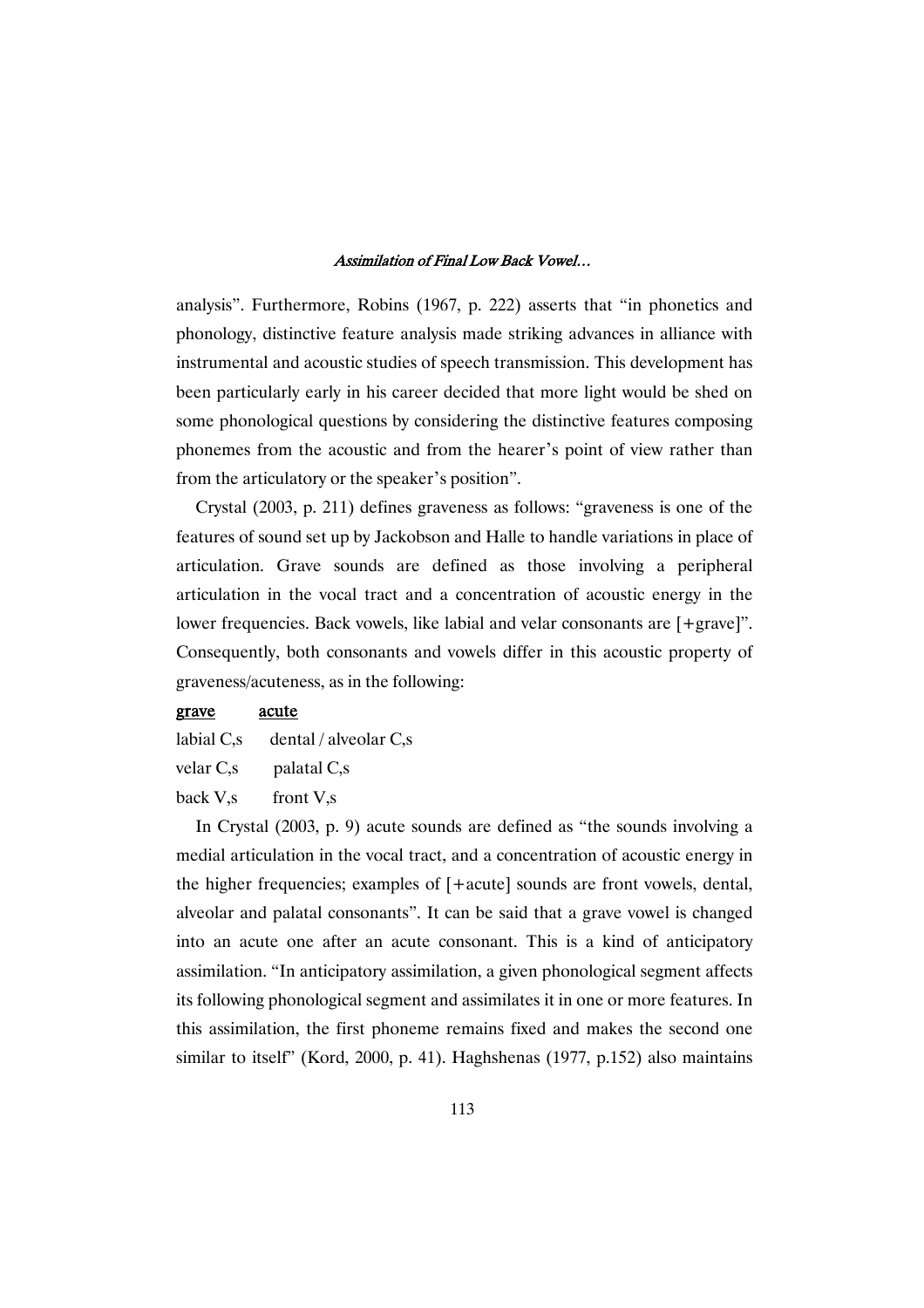that "in anticipatory assimilation, of the two adjacent consonants, the first one remains fixed and unchanged, and the second one is assimilated to the first". Therefore, for the data presented in 3-2 this rule can be stated, which is a rewrite of rule 5:

$$
\begin{array}{ccc}\nV & \rightarrow & [-low] \\
\downarrow & -\text{grave} \\
+ \text{low} \\
\downarrow + \text{grav} \\
\end{array}\n\bigg\vert \begin{array}{ccc}\n- & \text{if } C \\
\downarrow & - \text{if } C \\
\downarrow & - \text{grave}\n\end{array}\n\bigg\vert
$$

The main conclusion gained from the comparison of these sets of data is that in the Eghlidian dialect, the domain of the vowel  $[3]$  is restricted to "phrase" or in other words, to the "units larger than words", since in individual words, the central vowel [a] is not phonetically represented.

In the data in 3-2, as seen above, the final grave vowel is assimilated to its preceding acute consonant and changed into an acute vowel. In other words, in this set of data, there is an opposition in the phonetic representation of vowels following acute consonants and grave ones, since the underlying vowel  $\alpha$  is produced as [o] in some words, and [a] in some others. However, in the data presented in 4-1, there is not any such opposition, since in individual words  $\alpha$  is changed into [o] after an oral or nasal consonant (whether grave or acute). For example, the word /fard $q$ / and /p $q$ / are produced with final grave vowel [o]. But these two words, in continuous speech, are produced with final acute and grave vowels  $[\circ]$  and  $[\circ]$ , respectively; therefore, it is clear that the opposition no longer exists between grave and acute final vowels in individual words. It can be said that this opposition is neutralized in individual words, in final position. Crystal (2003, p. 313) maintains that "neutralization happens when the distinction between two phonemes is lost in a particular environment, for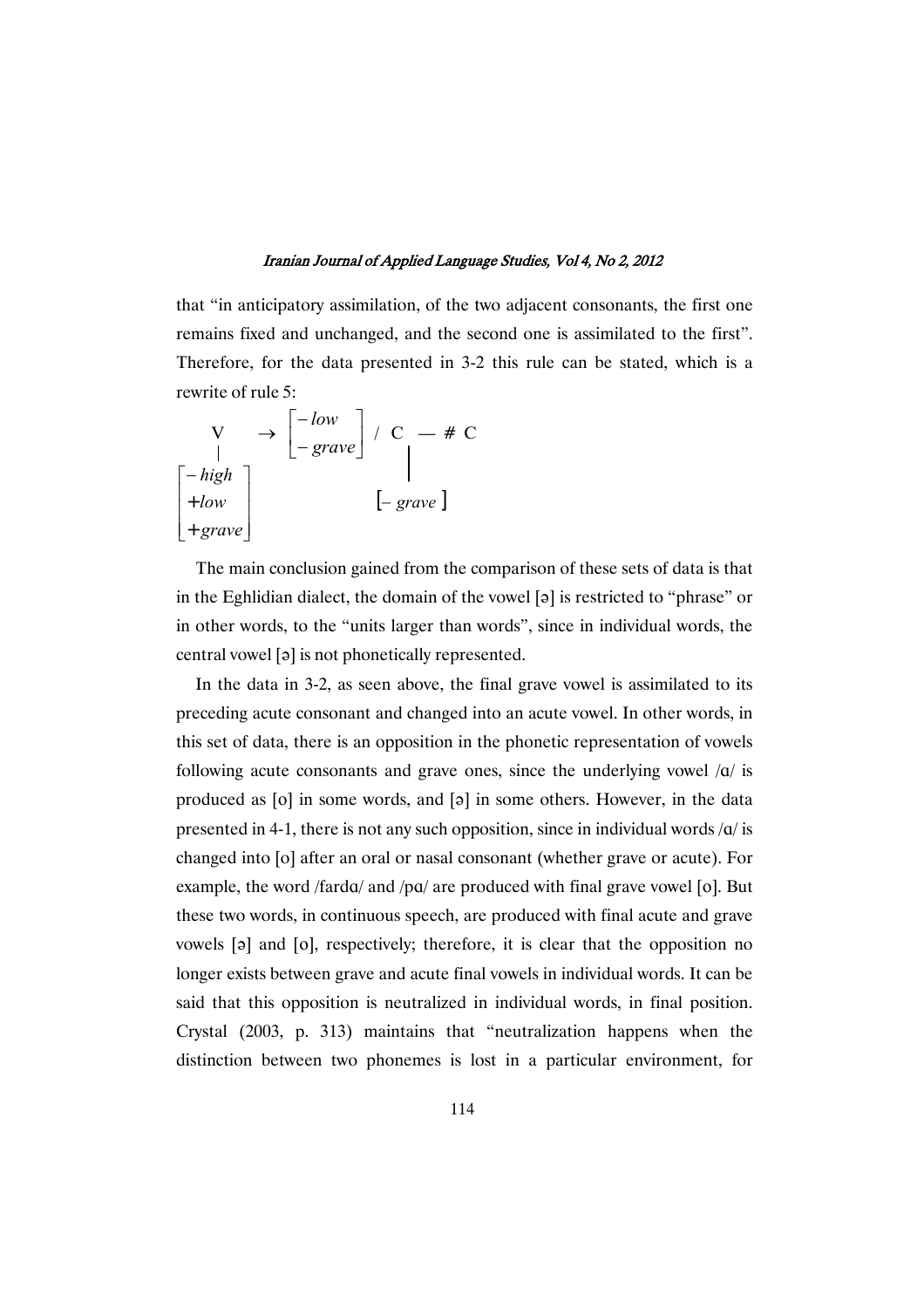example, in English, the contrast between aspirated and unaspirated plosives is crucial, e.g., *tip v. dip*, but this contrast is lost, or neutralized, when the plosive is preceded by /s/, as in stops, and as a result, there are no pairs of words in the language of the type /skin/  $v$  /\*sgin/. The neutralization of a contrast in a particular location is referred to as positional neutralization". Therefore, it can be concluded that a final grave back vowel  $\alpha$  is assimilated to its preceding acute consonant, but the opposition is neutralized in final position.

A final point to be made here is that according to the acoustic properties, palatal consonants are acute ones. Now, a question arises as to what kind of influences palatal consonants  $/c/$  and  $\frac{1}{l}$ , as examples of acute consonants, have on the final grave vowel; and whether these acute consonants cause the following low grave vowel to be changed into an acute vowel.

In Eghlidian dialect,  $[c]$  and  $[j]$  are produced in final position of the word or before a front vowel. These consonants are produced as back allophones [k] and [g] after a back vowel. This is an example of assimilation. This assimilation can be shown through the following rule:



| C.                                                                                            | $\rightarrow$ $\lfloor +back \rfloor$ / |           |
|-----------------------------------------------------------------------------------------------|-----------------------------------------|-----------|
|                                                                                               |                                         |           |
| $\begin{bmatrix} -\text{cont} \\ -\text{voice} \\ -\text{back} \\ +\text{high} \end{bmatrix}$ |                                         |           |
|                                                                                               |                                         |           |
|                                                                                               |                                         | $[+back]$ |
|                                                                                               |                                         |           |

The hard-palatal consonants  $|c|$  and  $|1|$  are not the input of the rule of acuteness assimilation, since these two acute consonants at first step, are assimilated to their following back vowel  $\alpha$  and are changed to soft-palatal ones. These soft-palatal consonants are grave (since they are [+back]) and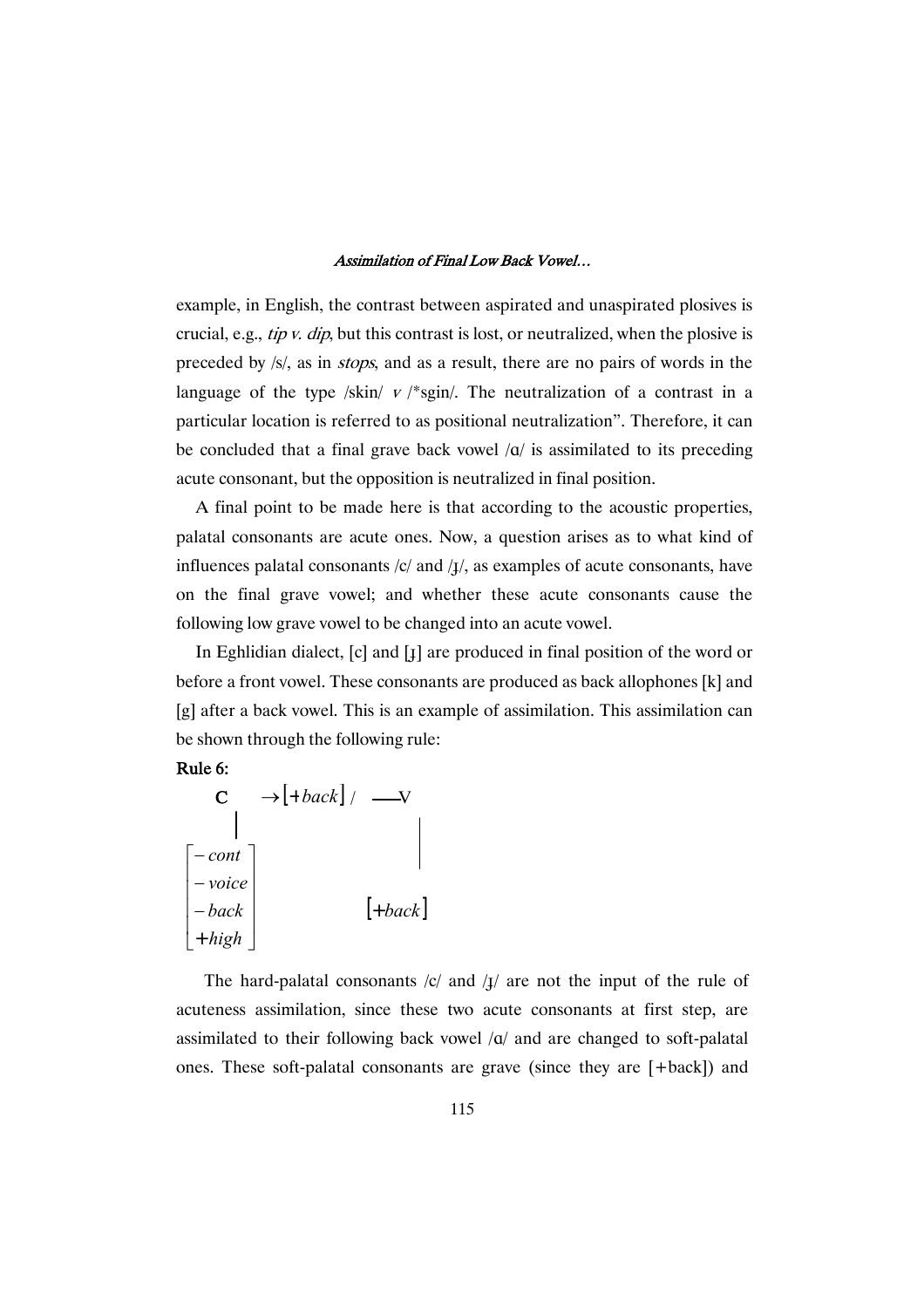cause the following low vowel  $\alpha$  to be changed into the mid vowel [o]. It means that the rule 5 is not capable of applying in this context. These two rules, rule 6 and 5, have a bleeding relation. Roca and Johnson (1999, p. 550) state that "the situation where a rule removes material that would be necessary for the application of a subsequently ordered rule is referred to as bleeding order (the first rule bleeds the second)". In this particular context, palatalization rule bleeds the acuteness assimilation rule. This condition is seen in the derivation of the word [kako] meaning "brother".

## Representation 7:

| /# caca # / | UR                               |
|-------------|----------------------------------|
| # kaka #    | Rule 6 (palatalization)          |
| # kako #    | Rule 1 (vowel raising)           |
| $#$ #       | Rrule 5 (acuteness assimilation) |
| [ $kabc$ ]  | <b>PR</b>                        |

# 6. Conclusion

In Eghlidian dialect the final low grave vowel  $\alpha$  is raised in the context of a [glottal] consonant. As a result of this kind of raising, this low vowel is produced as the mid vowel [o]. In addition to this raising, the grave vowel  $\alpha$  is assimilated to its preceding acute consonant and changed into  $[9]$  which is an acute vowel. However, this opposition between graveness and acuteness is neutralized in individual words. Therefore, in individual words the vowel  $\alpha$  is represented as [o] after non-glottal (oral and nasal) consonants and remains [@] after glottal consonants, but in continuous speech, the vowel is assimilated to its preceding acute consonant and is represented as [a]. In other words, the grave vowel  $\alpha$  is produced as [a] and [o] respectively after acute and grave consonants. In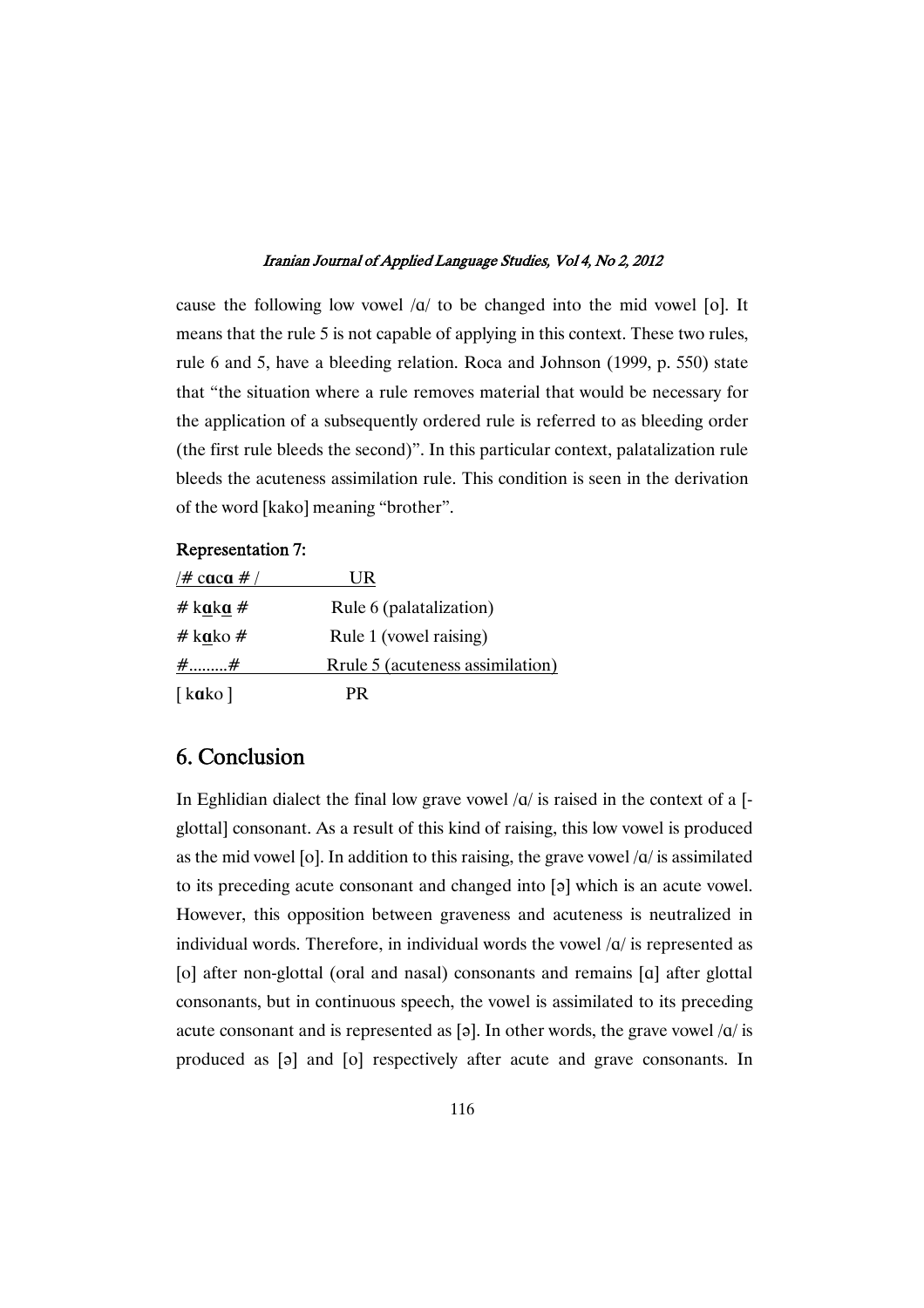addition, occurrence of the central vowel [a] is restricted to the phrasal domain in this dialect.

# References

- Crystal, D. (1980). <sup>A</sup> dictionary of linguistics and phonetics, (5th ed.). (2003). London: Blackwell Publisher.
- Haghshenas, A. M. (1977). Phonetics [Avashenasi]. Tehran: Agah.
- Hyman, Larry, M. (1975). Phonology: Theory and analysis. New York: Halt, Rinehart and Winston.
- Kord Zafaranlu Kambuziya, A. (2000). Autosegmental phonology and its application in Persian (Doctoral dissertation). Tehran University.
- Kord Zafaranlu Kambuziya, A. (2003) Lenition in phonological patterns of Persian. Journal of Humanities, 10, 13-18.
- Nematollahi, M. (2005). A comparison of Abadeh and Soghad [Moghayese-y-e Do Gune-y-e Abadeh va Soghad] (M. A. thesis). Institute for Humanities and Cultural Studies.
- Robins, R. H. (1967). <sup>A</sup> short history of linguistics. (2nd ed.). (1979). London and New York: Longman.
- Roca, I., & Johnson, W. (1999). <sup>A</sup> course in phonology. London: Blackwell.
- Salami A. (2002). A Tressuery of the dialectology of Fars [Ganjine-y-e Guyesh shenasi-y-e Fars]. Tehran: Asar.
- Salami A. (2005). A Tressuery of the dialectology of Fars [Ganjine-y-e Guyeshashaenasi-y-e Fars]. Tehran: Asar.
- Salami A. (2007). A Tressuery of the dialectology of Fars [Ganjine-y-e Guyeshashaenasi-y-e Fars]. Tehran: Asar.